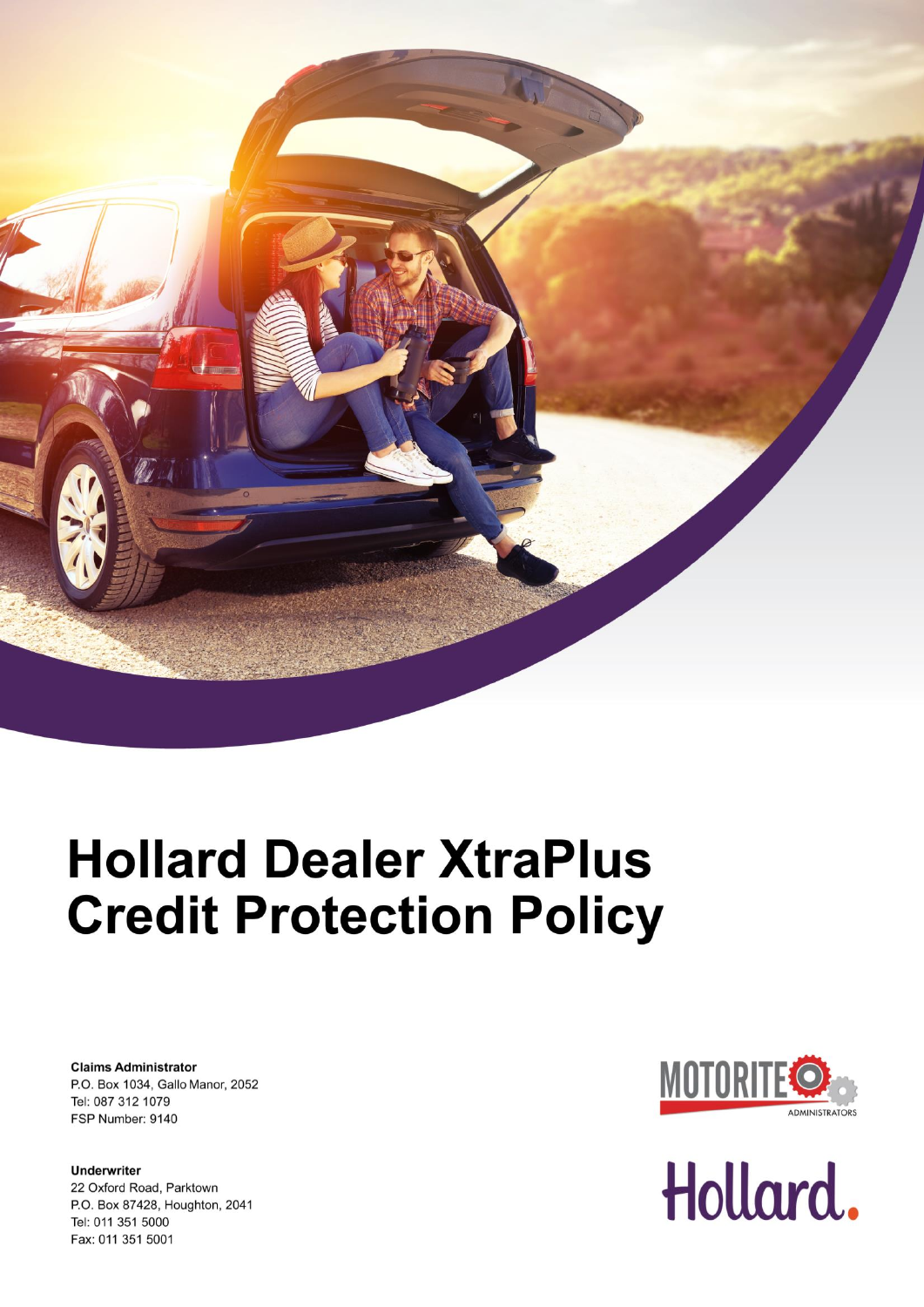## **Hollard Dealer XtraPlus Credit Protection Policy**

The following is the Hollard Dealer XtraPlus Credit Protection policy wording. Hollard has set out the details of the policy for Your information.

This policy is underwritten by Hollard. Hollard is a registered insurance company and a licensed Financial Services Provider. This policy has been designed by Hollard for clients of the Credit Provider who have successfully applied for loans with the Credit Provider. Hollard agrees to accept any eligible person who has successfully applied for this cover and will, in the event of a valid claim, pay the benefit to the Credit Provider subject to the terms and conditions of this policy.

The Credit Provider will receive commission from Hollard as set out in the Policy Schedule.

This policy wording as amended from time to time, various administrative forms, Application Forms, Policy Schedules, declarations, authorisations, any voice-logged conversations pertaining to this policy and agreements supplied by Hollard shall form the basis of this insurance contract. In the event of any conflict between the provisions of this policy wording and that of any other documents as mentioned above, the provisions of the policy wording shall prevail.

### **Cession**

- It is recorded and agreed to by You in the Application Form that You assign and transfer the benefits in terms of this policy to the Credit Provider as collateral security for the outstanding debt in terms of the Credit Agreement. Accordingly, in the event of a valid claim, Hollard will pay the benefit in terms of this policy to the Credit Provider.
- This cession supersedes and cancels any other beneficiary nominated by You.

### **Death Benefit**

• The Death Benefit provides a payment equal to the Outstanding Liability in the event of an Insured Person covered by this benefit dying during the Period of Insurance.

#### **Termination of Benefit**

- The Death Benefit in respect of a particular Insured Person will cease on the earlier of:
	- The date of the Insured Person's 70th (seventieth) birthday; or
	- The Expiry of Insurance Cover.

### **Dread Disease Benefit**

- The Dread Disease Benefit provides a payment equal to the Outstanding Liability in the event of an Insured Person covered by this benefit suffering a Dread Disease (as specified below) during the Period of Insurance.
- The Dread Disease must be diagnosed by a registered Medical Practitioner and must be supported by clinical, radiological, histological and laboratory evidence acceptable to Hollard.
- The Dread Disease claim event date, as determined by Hollard, is the date of such diagnosis, or, if applicable, the date on which the procedure required by the Dread Disease definition is performed.

#### **Termination of Benefit**

- The Dread Disease Benefit in respect of a particular Insured Person will cease on the earlier of:
	- The date of the Insured Person's 70th (seventieth) birthday; or
	- The Expiry of Insurance Cover.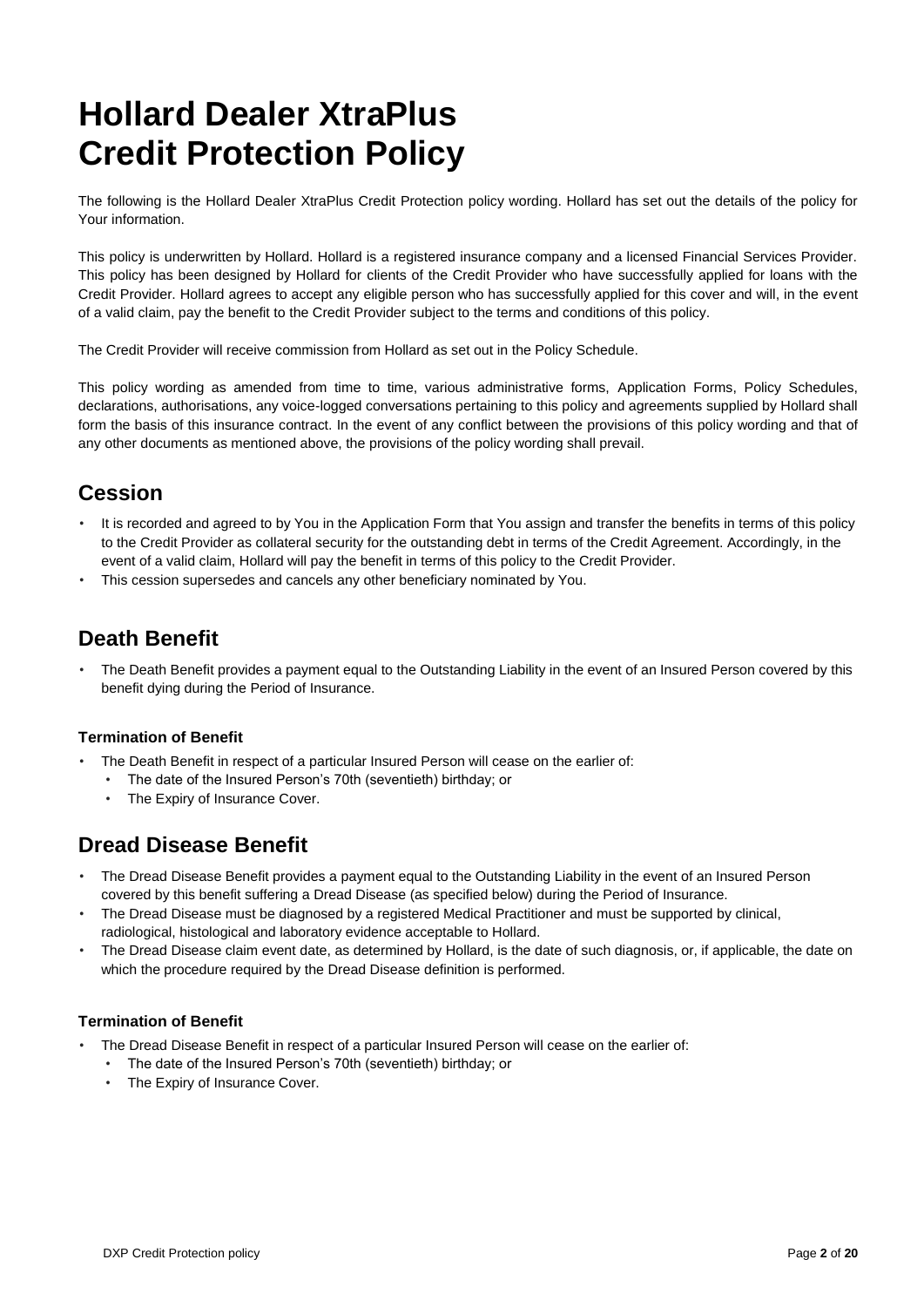#### **Dread Diseases Covered**

The following Dread Diseases are covered as specifically defined in the Definitions section of this policy.

|                  | Heart attack                 |     | Paralysis              |
|------------------|------------------------------|-----|------------------------|
| $\overline{2}$ . | Stroke                       | -8. | <b>Blindness</b>       |
| 3.               | Cancer                       | 9.  | Major Organ Transplant |
| 4.               | Coronary Artery Bypass Graft | 10. | Coma                   |
| -5.              | <b>Heart Valve Surgery</b>   | 11. | <b>Major Burns</b>     |
| 6.               | <b>Renal Failure</b>         | 12. | Loss of limb           |

#### **Dread Disease Claims – ASISA Critical Illness Disclosure Grid**

- Hollard is a member of ASISA (Association for Savings & Investment South Africa) and in terms of this membership if Hollard declines a Dread Disease (Critical Illness) claim for one of the 4 main Dread Diseases (as per the table below) where the Dread Disease is covered by the policy, Hollard can be requested to assess the claim in terms of the ASISA standardised definitions.
- For the 4 main Dread Diseases events, ASISA has standardised Dread Disease definitions according to 4 severity levels. Hollard agrees to pay the following percentage of the Outstanding Liability for the following Dread Diseases and severity levels:

| <b>Dread Disease Event</b>   | <b>ASISA Severity Level Classification</b> |                                 |                        |                             |
|------------------------------|--------------------------------------------|---------------------------------|------------------------|-----------------------------|
|                              | Α<br><b>Most Severe</b>                    | в<br><b>Moderate Impairment</b> | <b>Mild Impairment</b> | <b>Almost Full Recovery</b> |
| Heart attack                 | 100%                                       | 0%                              | 0%                     | 0%                          |
| Coronary Artery Bypass Graft | 100%                                       | 100%                            | $0\%$                  | 0%                          |
| Stroke                       | 100%                                       | 0%                              | 0%                     | 0%                          |
| Cancer                       | 100%                                       | 0%                              | 0%                     | 0%                          |

### **Permanent Disability Benefit**

- The Permanent Disability Benefit provides a payment equal to the Outstanding Liability in the event of an Insured Person covered by this benefit suffering Total and Permanent Disability during the Period of Insurance.
- The Permanent Disability claim event date, as determined by Hollard, is the date on which the Insured Person became totally and permanently disabled on the basis of objective medical or professional evidence.

#### **Termination of Benefit**

- The Permanent Disability Benefit in respect of a particular Insured Person will cease on the earlier of:
	- The date of the Insured Person's 70th (seventieth) birthday; or
	- The Expiry of Insurance Cover.

### **Temporary Disability Benefit**

- The Temporary Disability Benefit provides a monthly payment equal to the Loan Instalment in the event of an Insured Person covered by this benefit suffering Total Temporary Disability during the Period of Insurance.
- The Temporary Disability claim event date, as determined by Hollard, is the date on which the Insured Person became totally temporarily disabled on the basis of objective medical or professional evidence.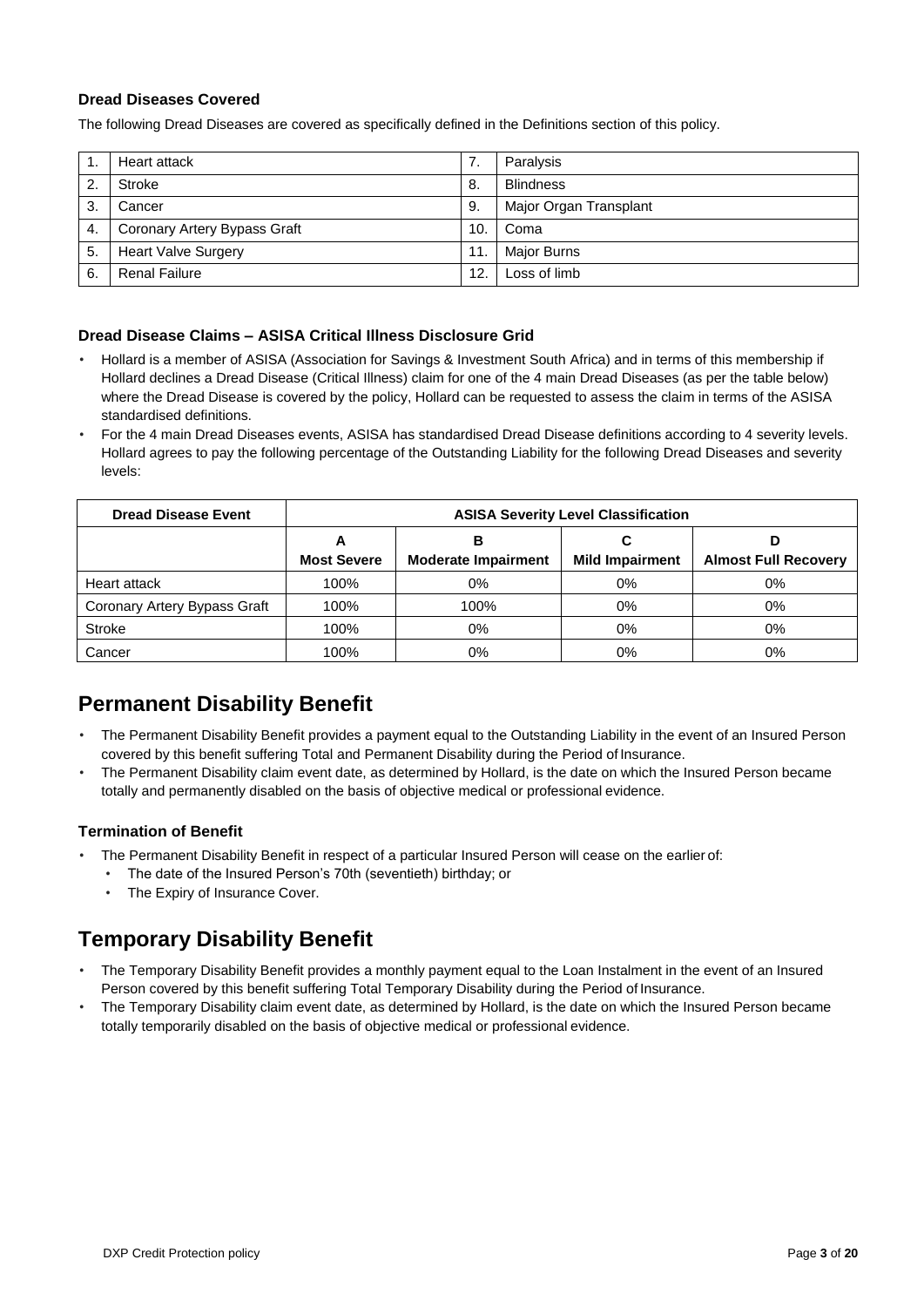#### **Termination of Benefit**

- The Temporary Disability Benefit in respect of a particular Insured Person will cease on the earlier of:
	- The date of the Insured Person's 70th (seventieth) birthday; or
	- The recovery of the Insured Person; or
	- The Insured Person becoming (in the opinion of Hollard) Totally and Permanently Disabled and the Permanent Disability Benefit in respect of the policy being paid; or
	- The Expiry of Insurance Cover.

### **Loss of Income**

- The Loss of Income Benefit provides a monthly payment equal to the Loan Instalment in the event of an Insured Person covered by this benefit becoming Unemployed during the Period of Insurance.
- The benefit will be paid for a maximum period of 3 (three) months per claim event. After a claim-free period of 6 (six) consecutive months of permanent employment has been achieved, the benefit will be Reinstated for new Loss of Income Benefit claims, subject to a maximum of 6 (six) payments in total over the Period of Insurance.
- The Loss of Income claim event date, as determined by Hollard, is the date on which the Insured Person ceases to earn an income, having regard to the Insured Person's last date of active service and/or employment record.

#### **Termination of Benefit**

- The Loss of Income Benefit in respect of a particular Insured Person will cease on the earlier of:
	- The payment of 6 (six) Loan Instalments under this benefit; or
	- The date of the Insured Person's 70th (seventieth) birthday; or
	- The Insured Person no longer being Unemployed; or
	- The Expiry of Insurance Cover.

### **Eligibility**

- Main Insured Persons are eligible to be covered for the Death, Dread Disease, Permanent Disability, Temporary Disability and Loss of Income benefits stated. Only Main Insured Persons and Partners are eligible to be covered under the Financial Crisis Benefit.
- Insured Persons are eligible to apply for cover for the benefits described above provided they are over the age of 18 (eighteen) years and below the maximum entry age at the Commencement of Insurance.
- Where an Insured Person is over the maximum entry of 65 (sixty-five) years at the Commencement of Insurance for a particular benefit then the Insured Person will not be covered for that benefit.

### **Deferred Period**

• The Deferred Periods applicable to each benefit are specified in the table below.

| <b>Benefit</b>  | Death | <b>Dread Disease</b> | Permanent<br><b>Disability</b> | Temporary<br><b>Disability</b> | Loss of<br><b>Income</b> |
|-----------------|-------|----------------------|--------------------------------|--------------------------------|--------------------------|
| Deferred Period | N/A   | N/A                  | 6 (six) months                 | 30 (thirty days)               | 30 (thirty days)         |

- The Permanent Disability Benefit will only be paid once Hollard is satisfied that the condition is permanent. If further claim investigation is necessary in order to form a more accurate and fair assessment of the disability, Hollard reserves the right to extend the Deferred Period.
- Premiums are payable during the Deferred Period, and any extended Deferred Period required by Hollard.
- Premiums will be waived for the period that a Temporary Disability Benefit or a Loss of Income Benefit is beingpaid.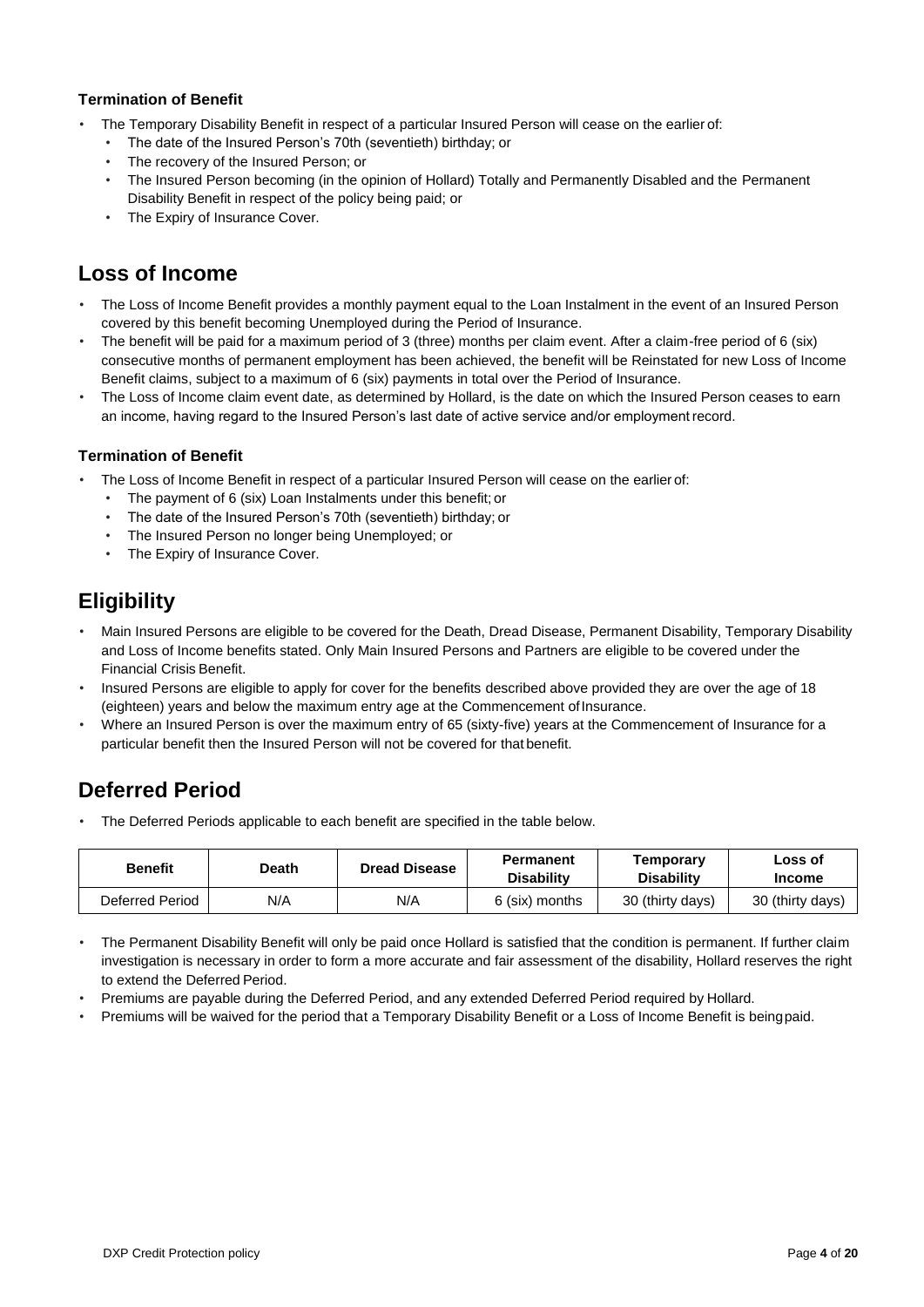### **Waiting Periods**

• The Waiting Periods applicable to each benefit are specified in the table below.

| <b>Benefit</b>        | Death | <b>Dread Disease</b> | Permanent<br><b>Disability</b> | Temporary<br><b>Disability</b> | Loss of<br><b>Income</b> |
|-----------------------|-------|----------------------|--------------------------------|--------------------------------|--------------------------|
| <b>Waiting Period</b> | N/A   | N/A                  | N/A                            | N/A                            | 3 (three)<br>months      |

- There is no Waiting Period for claims that are the result of an Accident that occurred after the Commencement of Insurance.
- Should cover in respect of an Insured Person be terminated and subsequently reinstated, the Waiting Periods will commence on the date of reinstatement, unless waived in writing by Hollard.
- Should cover for a new loan be applied for, a new policy must be issued and the Waiting Periods will re-apply to the new loan from the Commencement of Insurance of the new policy.

### **Exclusions**

#### **Pre-Existing Conditions Exclusion – All Benefits**

- No claim will be payable during the 24 (twenty-four) month period after the Commencement of Insurance or date of reinstatement where the Insured Person suffered from any condition (i.e. any medical condition, physical defect, illness, bodily injury or disability) of which the Insured Person was aware or ought reasonably to have been aware and for which the Insured Person received treatment or consulted a medical professional in the 24 (twenty-four) month period prior to the Commencement of Insurance or date of reinstatement where the claim event was caused directly or indirectly by the preexisting condition.
- Pre-existing conditions include:
	- any form of heart disease or heart attack, high blood pressure or high cholesterol;
	- any form of cancer;
	- any form of stroke;
	- any form of kidney disease;
	- any form of pneumonia, asthma, tuberculosis or lung ailment;
	- any form of diabetes;
	- any form of depression, epilepsy or fit;
	- any form of disability (including back-ailment, hip, knee or shoulder problem);
	- any disease or condition which requires chronic medication usage; and
	- any disease or condition which required medical treatment because a special investigation, such as a scan or an Xray, showed abnormal results.

#### **Other Exclusions – All Benefits**

In addition to the Waiting Periods and Pre-existing Conditions Exclusion specified above, Hollard will not be liable to pay any benefit if any claim arises directly or indirectly from or is traceable to:

- self-inflicted injuries or illness, suicide or attempted suicide; or
	- an Insured Person engaging in:
	- a Terrorist's Activity; or
	- labour disturbances, riot, strike or lock-out; or
	- Hazardous Sports / Activities more than once a month or on an income earning basis; or
	- war, invasion, acts of foreign enemy, hostilities, rebellion, revolution, insurrection or military or usurped power, or by ionising radiations or contamination by radioactivity from a nuclear fuel or waste; or
- an Insured Person driving any type of vehicle when he/she had a blood alcohol content that exceeded the legal limit allowed for driving by the laws of the country where the Accident occurred; or
- the use of drugs by an Insured Person, unless it is proved that the drug was used in accordance with proper medical prescription and not for the treatment of a drug addiction; or
- an Insured Person refusing medical treatment recommended by a Medical Practitioner.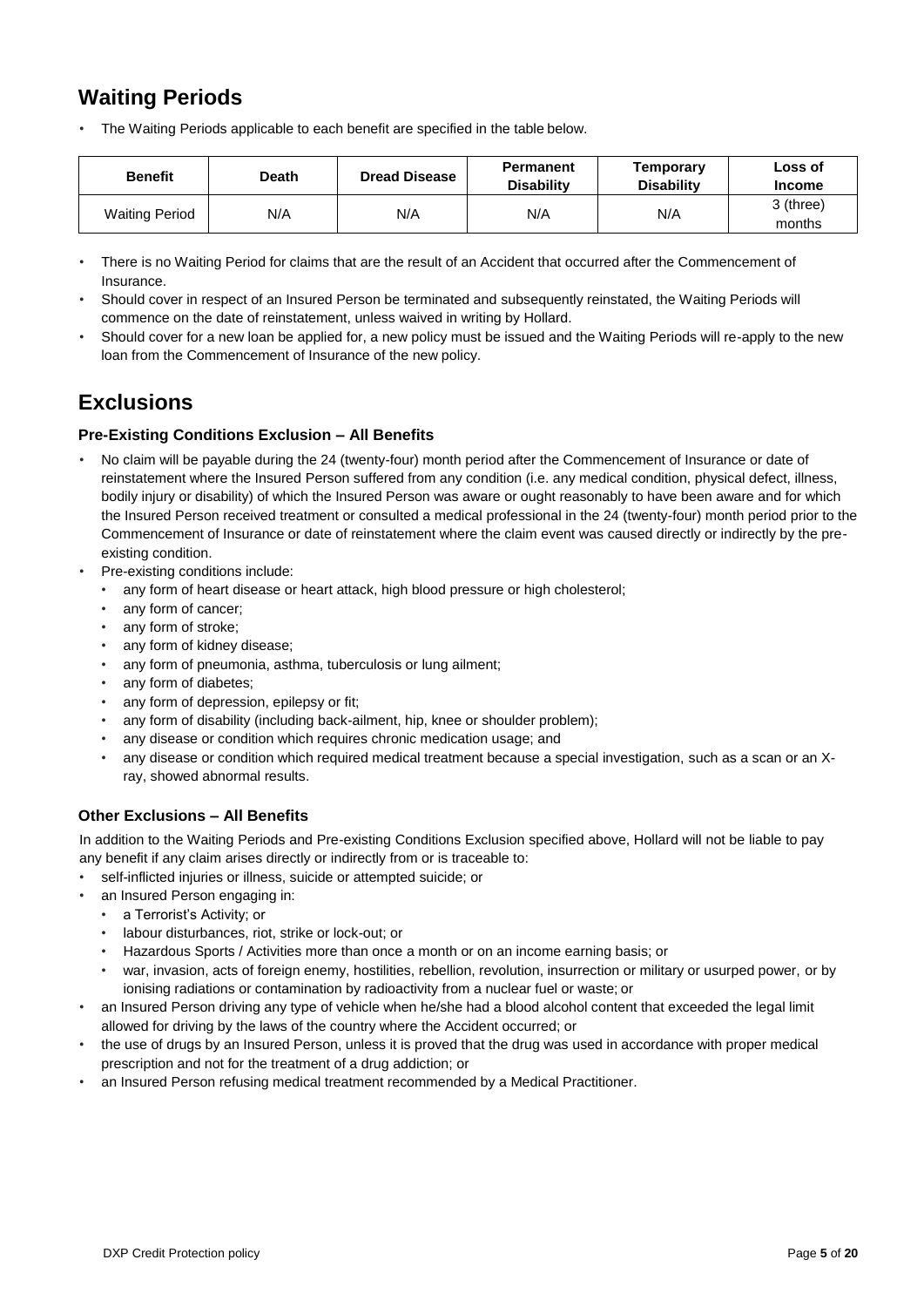#### **Additional Exclusions – Temporary Disability Benefit**

• For the Temporary Disability Benefit, in addition to the Waiting Periods and exclusions above, Hollard will not be liable to pay any Temporary Disability Benefit if an Insured Person was not continuously employed for a period of at least 6 (six) consecutive months before the onset of disability.

#### **Additional Exclusions – Loss of Income Benefit**

- For the Loss of Income Benefit, in addition to the Waiting Periods and exclusions above, Hollard will not be liable to pay a Loss of Income Benefit if any of the following applies:
	- The Insured Person resigned, retired or accepted voluntary retrenchment or redundancy;
	- The Insured Person was aware at the Commencement of Insurance or had reasonable grounds for believing that he/she would become Unemployed during the Period of Insurance;
	- The Insured Person lost his/her job due to theft, fraud, dishonesty or any misconduct on his/her part, or received in the 6 (six) months prior to the Commencement of Insurance one or more verbal or written reprimands which constituted part of his/her employer's disciplinary procedures;
	- The Insured Person had not been employed on a full time permanent basis for at least 6 (six) consecutive months, at the same employer, at the time he/she was Unemployed;
	- The Insured Person is Self-Employed
	- The Insured Person undertook seasonal work, or where unemployment is a regular feature of his/her work;
	- The Insured Person's unemployment was:
		- caused by a an unlawful strike, labour dispute or industrial action whether the Insured Person was participating or not;
		- due to, illness or injury;
		- due to the expiry of the fixed term of a renewable contract of employment;
		- caused by any lawfully constituted authority nationalising, confiscating or commandeering the assets of his/her employer.

### **Limitation of Benefits**

- An Insured Person may not be covered in terms of one or more Hollard Customer Protection Plan Policies where the total Outstanding Liability across that Insured Person's cover in respect of all policies at any time exceeds R1,500,000.00.
- Hollard may increase this limit from time to time.
- In the event that a claim is submitted where the limit as stated above has been breached, the amount payable by Hollard will be limited to the Outstanding Liability or Loan Instalment (as applicable) calculated assuming that the maximum aggregate Outstanding Liability was equal to the maximum benefit allowed. Hollard may refund a proportion of the premiums paid for cover above the maximum benefit.
- Only one Credit Agreement shall be covered per policy. Should an Insured Person apply for a second loan, a new policy must be issued for the new loan. In the event that this is not done and a claim is submitted, Hollard shall only be liable for the claim amount applicable to the original loan.
- In the event that claims for more than one benefit are qualified for at the same time, only one such benefit will be payable at any time, being the benefit of maximum value.
- This policy does not acquire any paid-up value or surrender value.
- All benefit payments are subject to the verification of the validity of any claim.

### **General Restrictions, Exclusions, Provisions and Conditions**

#### **Consent to Disclosure of Private Information**

- It is essential for insurance companies to share claims and underwriting information (as well as credit information) in order to enable the fair assessment and underwriting of risks and to reduce the number of fraudulent claims.
- Insured Persons are required to waive any right to privacy and consent to the disclosure of any insurance information provided by them or on their behalf for any insurance policy or claim made or lodged by the Insured Persons or on their behalf and to agree to such information being disclosed to any other insurance company, whether on their behalf or on behalf of any person represented herein.
- This consent clause will survive the Expiry of Insurance Cover for whatever reason, including the cancellation or lapsing thereof.
- The information provided may be verified against other sources or databases.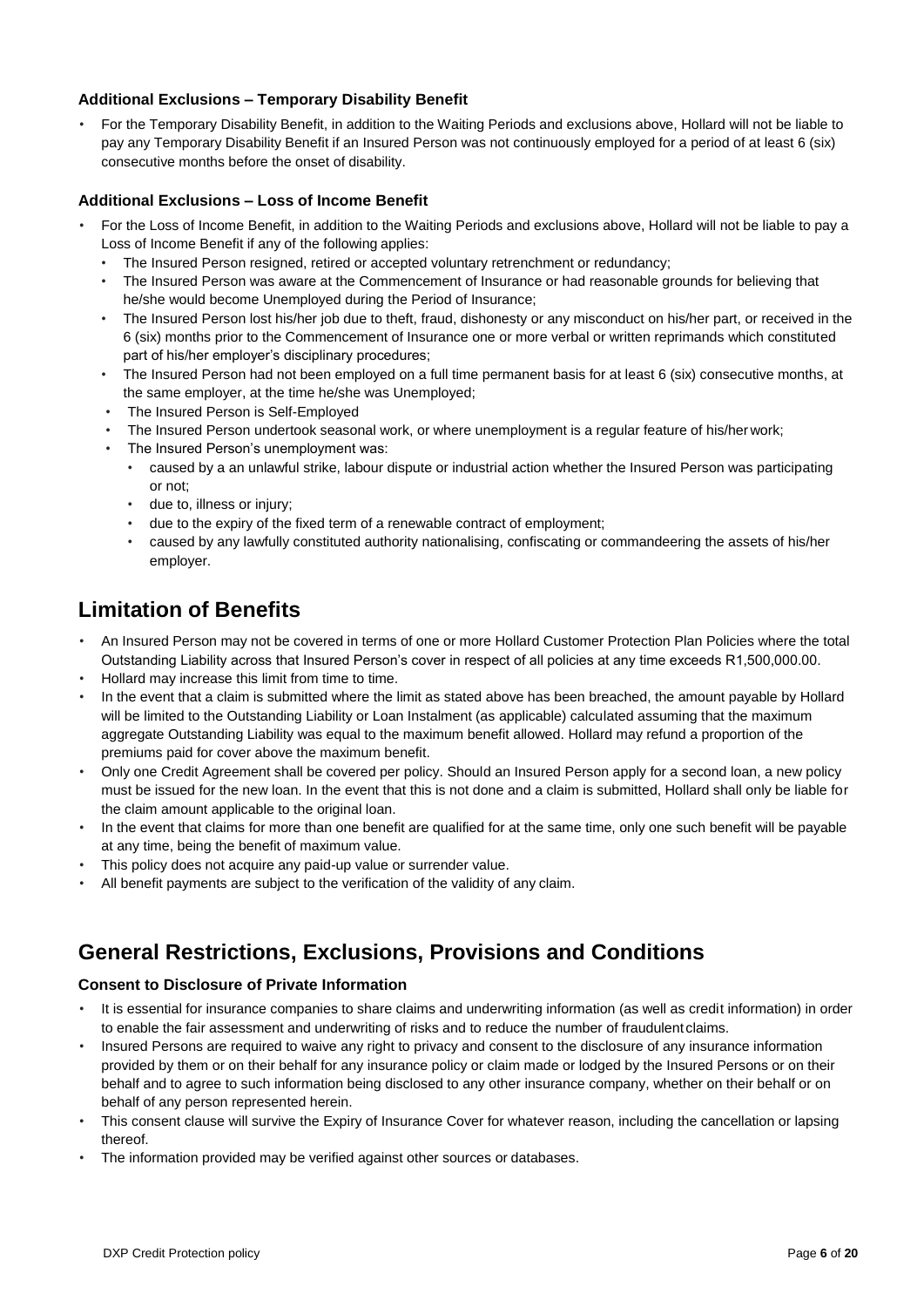#### **Currency and Law**

- Premiums and benefits payable under this policy shall be paid in the Republic of South Africa and in South African Rands only.
- This policy shall be governed by and interpreted in accordance with South African Law in the courts of the Republic of South Africa.

#### **Territory Covered**

- Insured Persons must ordinarily reside in the Republic of South Africa to be covered in terms of this policy. Cover is extended to include a visit lasting less than 3 (three) months outside the Republic of South Africa.
- An Insured Person who is not a South African citizen, a legal permanent resident or who ordinarily resides outside of the Republic of South Africa will not be covered in terms of this policy.

#### **Criminal Activities**

- Hollard shall have no liability whatsoever under this policy where any claim arises from or is the result of any intentional contravention of any criminal law, whether legislative or common-law (including fraud), by the Credit Provider or an Insured Person, or by anyone acting on the Credit Provider or an Insured Person's behalf or with his/her consent, or by any person claiming any benefit under this policy.
- In the event of such a claim, all benefits afforded in terms of this policy and all premiums paid in respect of this policy shall be forfeited, and this policy may be void or cancelled as from the date of the criminal offence, at Hollard's discretion.

#### **Misrepresentation, Misdescription or Non-Disclosure**

- Misrepresentation, misdescription or non-disclosure of any material fact or circumstances in connection with this policy, a claim or the application for this policy may result in the policy being cancelled, a claim rejected or the policy being void from inception and all premiums being forfeited.
- In the event that a benefit has been paid as a result of any misrepresentation, non-disclosure, misdescription or fraudulent action by the Credit Provider, an Insured Person or by any person claiming any benefit under this policy, such person will be required to repay or return the benefit paid. Hollard shall be entitled to take legal action to recover the benefit and any costs involved.

#### **30-Day Review Period**

- Where no claim has been instituted in terms of this policy or where no right has accrued to institute a claim, You may, within 30 (thirty) days of the Commencement of Insurance, cancel Your policy by contacting the Credit Provider and informing them of the cancellation.
- All premiums paid during this 30-(thirty-) day review period, subject to the deduction of the cost of any cover actually enjoyed by the Insured Person(s), shall be refunded by Hollard to You.

#### **Premium Calculation**

- The premium payable shall be a monthly premium calculated with reference to the initial loan amount as specified in the Policy Schedule.
- In the event that premiums are incorrectly calculated and insufficient to pay for the benefits as specified, Hollard or the Administrator shall notify You of the correct premium amount, and full cover shall only be maintained on condition that the additional premium and any outstanding premiums are paid to Hollard.
- If no such adjustment is effected within 30 (thirty) days, all benefits applicable to the Insured Person(s) for whom the premium was incorrectly calculated shall be reduced to only provide cover applicable to the total premium received.

#### **No Premium No Cover**

- An Insured Person's cover shall begin on the later of the date of receipt of the first premium due for cover in respect of the policy and the commencement of the Credit Agreement.
- Premiums are due monthly in advance and are payable on the same day as the Loan Instalment is payable.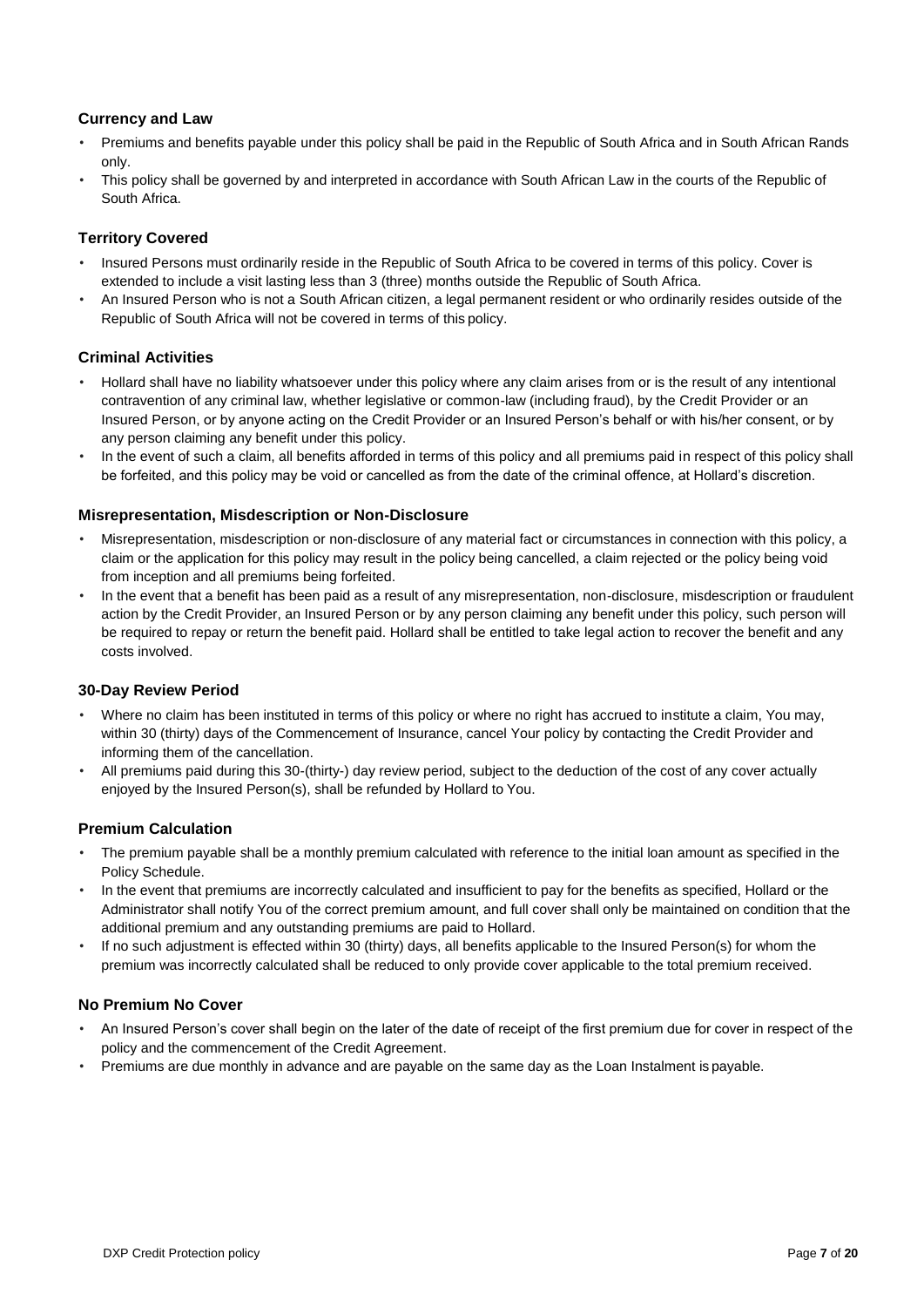#### **Premium Payment Days of Grace**

- A period of 30 (thirty) days' grace from the premium due date is allowed for the payment of each premium due and payable. During this time period, all benefits will remain in force. If any event occurs during the period of grace that results in a valid claim, the unpaid premium will be deducted from any amount paid out.
- The premium grace period does not apply to the payment of the first premium on the Commencement of Insurance.

#### **Premium and Policy Amendments**

- Hollard may increase the premiums from time to time by giving You 30 (thirty) days' written notice of such increase.
- Hollard may amend this policy by way of endorsement, provided that any amendment will not retrospectively affect the extent of cover already provided and in force in terms of this policy.
- Hollard may charge an administration fee for any amendment requested (including reinstatement of cover). Hollard will advise of the administration fee at the time that the amendment is requested.

#### **Changes in Details Supplied**

- Should there be any changes to the original details supplied at the time of application, Insured Persons must notify the Administrator within 30 (thirty) days of such change occurring, and Hollard shall take the action deemed necessary in this regard.
- Should the Insured Person not notify the Administrator of such change, Hollard reserves the right to reject liability in terms of a claim or to cancel the policy.

#### **Cancellation and Refund**

- You may request that Your policy is cancelled by giving the Credit Provider 31 (thirty one) days' notice ofcancellation.
- If a premium has been paid for any period beyond the date of cancellation of the policy, Hollard shall refund the relevant premium to You.

#### **Communication Method**

- All communication with Hollard or anyone acting on Hollard's behalf must be in writing.
- Hollard may, at its sole discretion, accept communication by phone where such communication is voice logged by Hollard or on Hollard's behalf.

#### **Clerical Error**

• A clerical error by Hollard shall not invalidate insurance otherwise validly in force, nor continue insurance otherwise not validly in force.

#### **Condition Precedent**

• Hollard's liability in terms of this policy is conditional on the Credit Provider, an Insured Person or anyone acting on the Credit Provider or Insured Person's behalf, complying with all the terms, conditions and warranties of this policy.

#### **Waiver of Conditions**

- No waiver of any of the terms, conditions and endorsements of this policy shall be valid unless made in writing under the signature of a duly authorised officer of Hollard. In addition, no act or omission by Hollard or any officer, employee or servant of Hollard shall be deemed to be a representation on behalf of Hollard upon which the Credit Provider, Insured Persons or their representatives are entitled to act.
- Hollard shall have the right to do all that is necessary and appropriate to comply with any requirements of any legislation or regulatory authorities.

#### **Hollard's Liability**

- Hollard will not be liable to make any payment unless the premium due in terms of this policy has been received, and the applicable documentation, data or medical evidence and satisfactory proof of a claim as required by Hollard has been provided to Hollard at Your expense or if applicable at the expense of Your appointed executor or the Credit Provider.
- Payment by Hollard of the benefits provided in the event of a valid claim in terms of this policy will be a full and effective discharge by Hollard of its liability and obligations in terms of the policy.
- No benefit payable under this policy shall carry interest.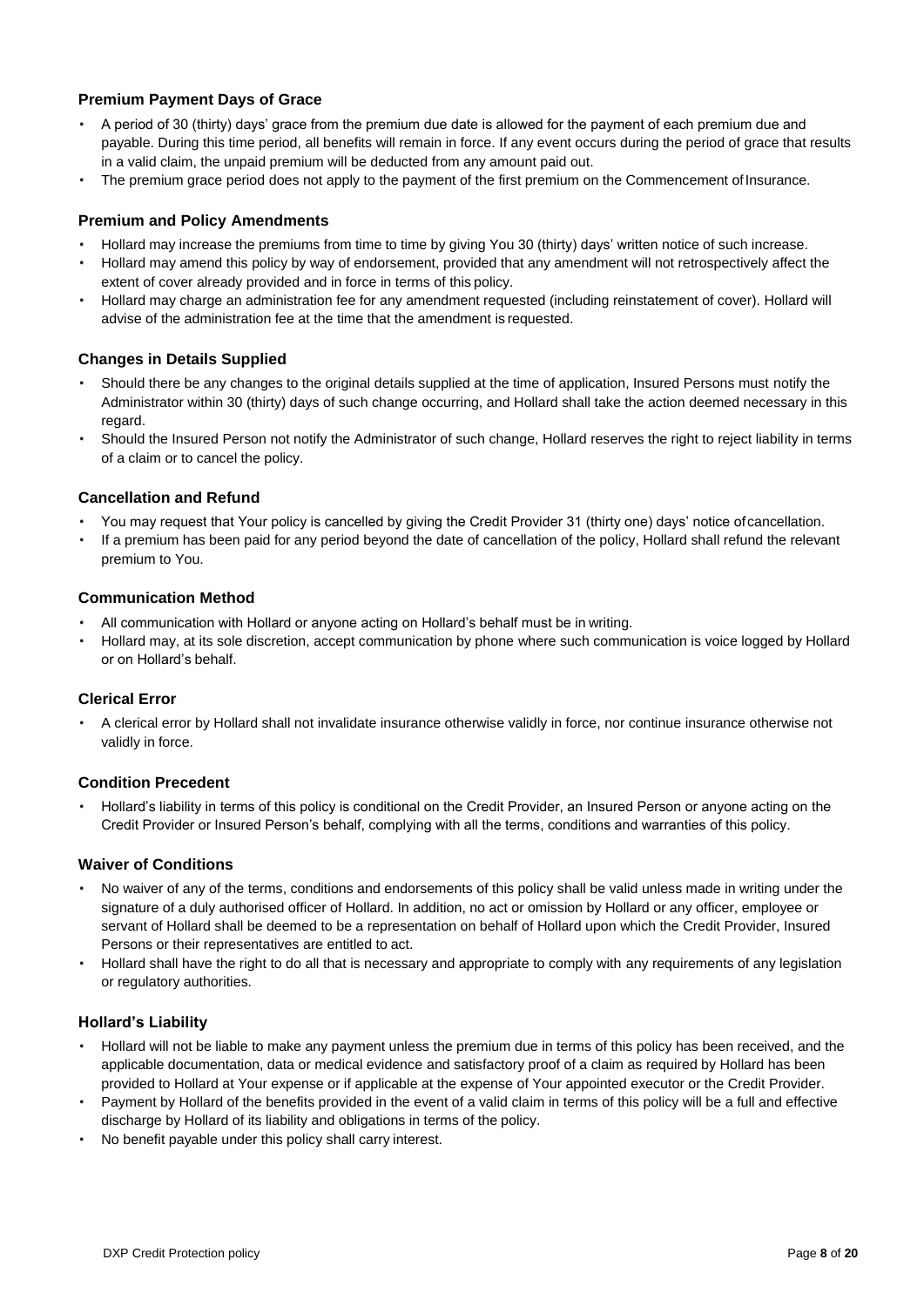### **Claim Process**

- On the happening of an event, which may result in a claim in terms of this policy, You or Your appointed executor shall submit the claim to the Administrator.
- The Administrator, on behalf of Hollard, shall be notified of the full details in writing of the claim as soon as reasonably possible but within a maximum of 180 days from the date of the event giving rise to the claim.
- Hollard shall in no way whatsoever be liable to pay any benefit if the full details of the claim are not received within the maximum period as stipulated above.
- All certificates, information and evidence required by Hollard shall be furnished in the form prescribed and without expense to Hollard. Should Hollard require confirmatory diagnosis or a second opinion on the evidence submitted to Hollard, the Insured Persons shall submit to medical examinations by a Medical Practitioner appointed by Hollard, at Hollard's expense, as often as shall be required in connection with any claim.
- Hollard shall be entitled to access any medical and hospital records in relation to an Insured Person's health and make copies of such records.
- Any receipt or discharge which You or your estate may give to Hollard for any benefit paid under this policy shall be deemed as final and complete discharge of all liability of Hollard in respect of any and every contingency resulting to the Insured Person in consequence of the claim event whether resulting before or after the date of such receipt or discharge.

### **Rejection of Claim and Time Car**

- If Hollard declines liability for a claim made in terms of this policy, representation may be made by You to Hollard within 90 (ninety) days of the date of receipt of the letter of rejection. Representation must be submitted in writing to: Hollard Life Claims Manager, PO Box 87428, Houghton, 2041 Fax: 011 351 3003
- Alternatively contact: The Ombudsman for Long Term Insurance, Private Bag X45, Claremont 7735 Telephone: 021 657 5000 Fax: 021 674 0951
- If the dispute is not satisfactorily resolved in this manner, legal action may be instituted against Hollard for the enforcement of the claim by way of the service of summons against Hollard. Summons must be served on Hollard within 180 (one hundred and eighty) days of the expiry of the above 90 (ninety) day period, failing which all benefits in respect of such claim shall be forfeited and no liability can arise in terms of such claim.

### **Interpretation**

- Words importing the singular shall include the plural, and vice versa, words importing the masculine gender shall include the feminine and neuter genders, and vice versa, and words importing natural persons shall include legal persons, and vice versa.
- The clause headings in this policy are inserted for reference purposes only and shall not affect the interpretation of any of the provisions to which they relate.

### **Definitions**

Unless the contrary appears from the context, the following words and phrases shall have the meanings assigned to them where they appear in this policy:

#### **Accident**

Accident means a sudden, fortuitous and uncertain event which is caused solely and directly by violent, external, physical and visible means independently of any other cause.

#### **Administrator**

Administrator means Motorite Administrators (Pty) Ltd an Authorised Financial Service Provider Licence No. 9140 Registration No. 1997/00063707, appointed by Hollard to administer Your Policy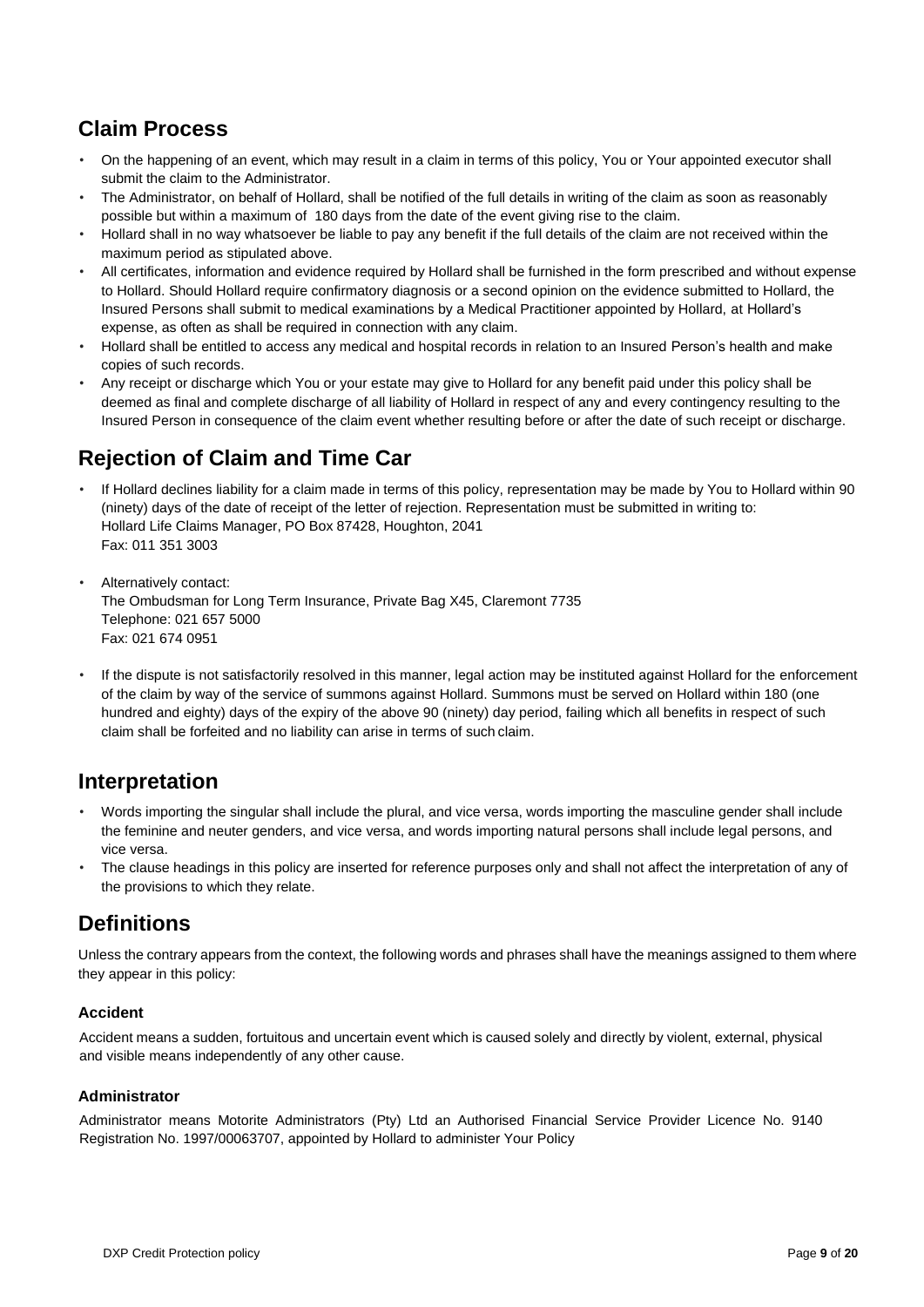#### **Application Form**

Application Form means the document in which You applied for this policy.

#### **Blindness**

Blindness is the total, permanent and irreversible loss of all sight in both eyes as a result of sickness or Accident. Diagnosis has to be confirmed by an ophthalmologist and evidenced by a permanent visual acuity impairment (which is not correctable by surgery) resulting in a Snellen rating of less than 20/200 bilaterally.

#### **Cancer**

Cancer is any malignant tumour positively diagnosed with histological confirmation characterised by the uncontrolled growth of malignant cells and invasion of tissue. The term 'malignant tumour' includes leukaemia, lymphoma and sarcoma but the following are not covered:

- All tumours which are histologically classified as pre-malignant, as non-invasive, as cancer in situ, or as having either borderline malignancy or low malignant potential.
- All tumours of the prostate unless histologically classified as having a Gleason score greater than 6 (six) or having progressed to at least clinical TNM classification T2N0M0.
- All skin cancers, other than malignant melanoma that has been histologically classified as having caused invasion beyond the epidermis (outer layer of the skin).
- Chronic lymphocytic leukaemia unless histologically classified as having progressed to at least stage 2 on the RAI classification system.
- Lymphoma limited to one region of lymph nodes.

#### **Claim Payable Date**

The Claim Payable Date means the date on which a valid claim becomes payable, and is equal to the claim event date plus any Deferred Period (if applicable).

#### **Coma**

Coma is a state of unconsciousness with no reaction or response to external stimuli or internal needs, persisting continuously, with the use of life support systems, for a period of at least 96 (ninety-six) hours and which in the opinion of Hollard results in permanent neurological deficit. Diagnosis has to be confirmed by a specialist and neurological deficit has to be medically documented for at least 3 (three) months. Coma secondary to alcohol or drug misuse is not covered.

#### **Commencement of Insurance**

Commencement of Insurance means the date from which Insured Person(s) are covered in terms of this policy. It is equal to the later of the date of receipt of the first premium due in respect of this policy and the commencement of the Credit Agreement as noted in the Policy Schedule.

#### **Coronary Artery Bypass Graft**

Coronary Artery Bypass Graft is the undergoing of surgery to correct the narrowing of, or blockage to, two or more coronary arteries by means of a bypass graft. Realisation of the bypass surgery has to be confirmed by a cardiothoracic surgeon. Excluded are:

- Angioplasty;
- Keyhole surgery; and
- Any other intra-arterial procedures.

#### **Credit Agreement**

Credit Agreement means a loan contract, which meets all the criteria for credit agreements as set out in Section 8 of The National Credit Act 34 of 2005 (as amended), and which is entered into between You and the Credit Provider.

#### **Credit Provider**

Credit Provider means the financial institution, as specified in the Policy Schedule, that has entered into the Credit Agreement with the Insured Persons.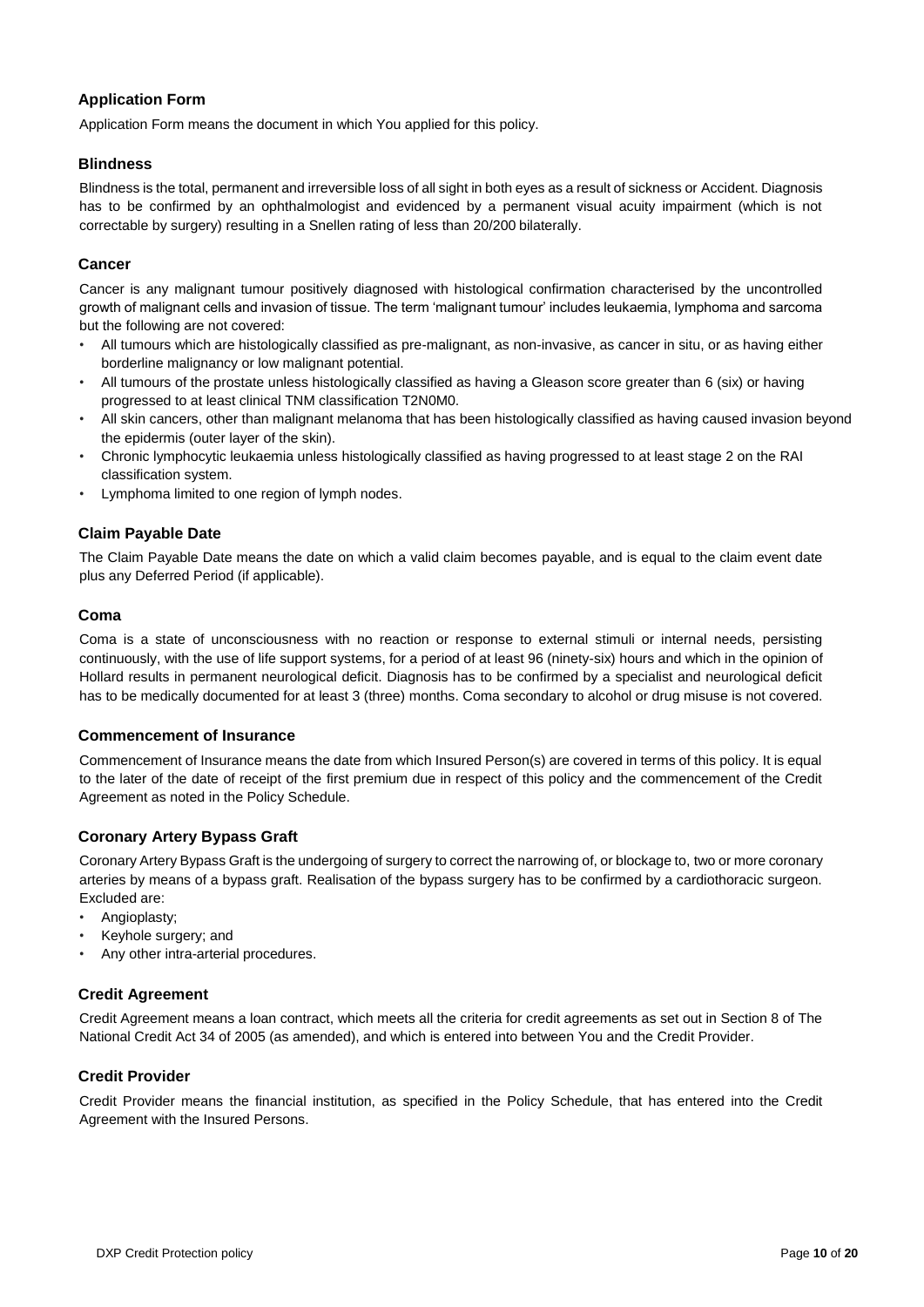#### **Deferred Period**

Deferred Period means the period, starting on the claim event date, for which a claim condition must endure continuously in order for a benefit to become payable.

#### **Expiry of Insurance Cover**

Expiry of Insurance cover means the date from which all benefits and premiums in respect of this policy will cease to be payable, and is equal to the earlier of:

- Your death; or
- All benefits pertaining to the policy being cancelled, ceased, expired, lapsed or matured; or
- The non-payment of any premium within 30 (thirty) days of the premium due date; or
- The payment of a claim, where the claim amount is equal to the Outstanding Liability; or
- The payment of a claim, where the claim amount is equal to the Loan Instalment and such payment results in settlement of the Credit Agreement; or
- The end of the term of the Credit Agreement; or
- The termination of the Credit Agreement in terms of sections 122 or 123 of the National Credit Act 34 of 2005 (as amended).

#### **Hazardous Sports / Activities**

Hazardous Sports / Activities include but are not limited to participation in the following sports on an income-earning basis or participating in the following sports more than once a month:

aviation sports, paragliding, underwater diving necessitating the use of an artificial breathing apparatus, hang-gliding, hunting, spear-fishing, rock-climbing or mountaineering necessitating the use of ropes and guides, micro-lighting, motor boat racing, motor racing, motor-cycle racing, sky diving/parachuting, target shooting, acrobatic flying, parasailing, gocarting, drag-racing, rally driving, bungee jumping, winter sports involving snow or ice, or racing other than on foot.

#### **Heart Attack**

Heart Attack is the death of the heart muscle, due to inadequate blood supply, as evidenced by at least two of the following criteria:

- Compatible clinical symptoms
- Characteristic ECG changes, which can be either of the following:
	- New pathological Q-waves, defined as:
		- Any new Q-wave in leads V1 through V3;
		- A Q-wave greater than or equal to 40 ms (0.04s) in leads I, II, AVL, AVF, V4, V5 or V6;
		- The Q-wave changes must be present in any two contiguous leads, and be greater than or equal to 1mm in depth.;
		- Appearance of new complete bundle branch block.

or

- ST-segment and T-wave changes, when accompanied by raised cardiac markers as described below, indicative of myocardial ischaemia that may progress to myocardial infarction, defined as:
	- Patients with ST-segment elevation:
		- New or presumed new ST segment elevation at the J point in two or more contiguous leads with the cut-off points greater than or equal to 0.2mV in leads V1, V2,or V3, and greater than or equal to 0.1mV in other leads.
		- Contiguity in the frontal plane is defined by the lead sequence AVL, I and II, AVF, III.
		- Patients without ST-segment elevation:
			- ST-segment depression of at least 0.1 mV;
			- T-wave abnormalities only.
	- Pre-intervention raised cardiac markers:
		- Trop T greater than 1,0 ng/ml, or
		- Trop I greater than 0,5 ng/ml, or
		- CK-MB mass greater than two times the normal values in acute presentation phase, or
		- Total CPK elevation of greater than two times the normal values, with at least 6% (six percent) being CK-MB

and with permanent impairment in one or more of the following functional criteria, as measured 6 weeks post-infarction:

- LVEF of less than 30% (thirty percent),
- LVEDD of more than 72 (seventy two),
- Ultrasound FS in percentage of less than 16% (sixteen percent),
- METS of 1 (one) or less, and
- NYHA classification of Class 4 (four).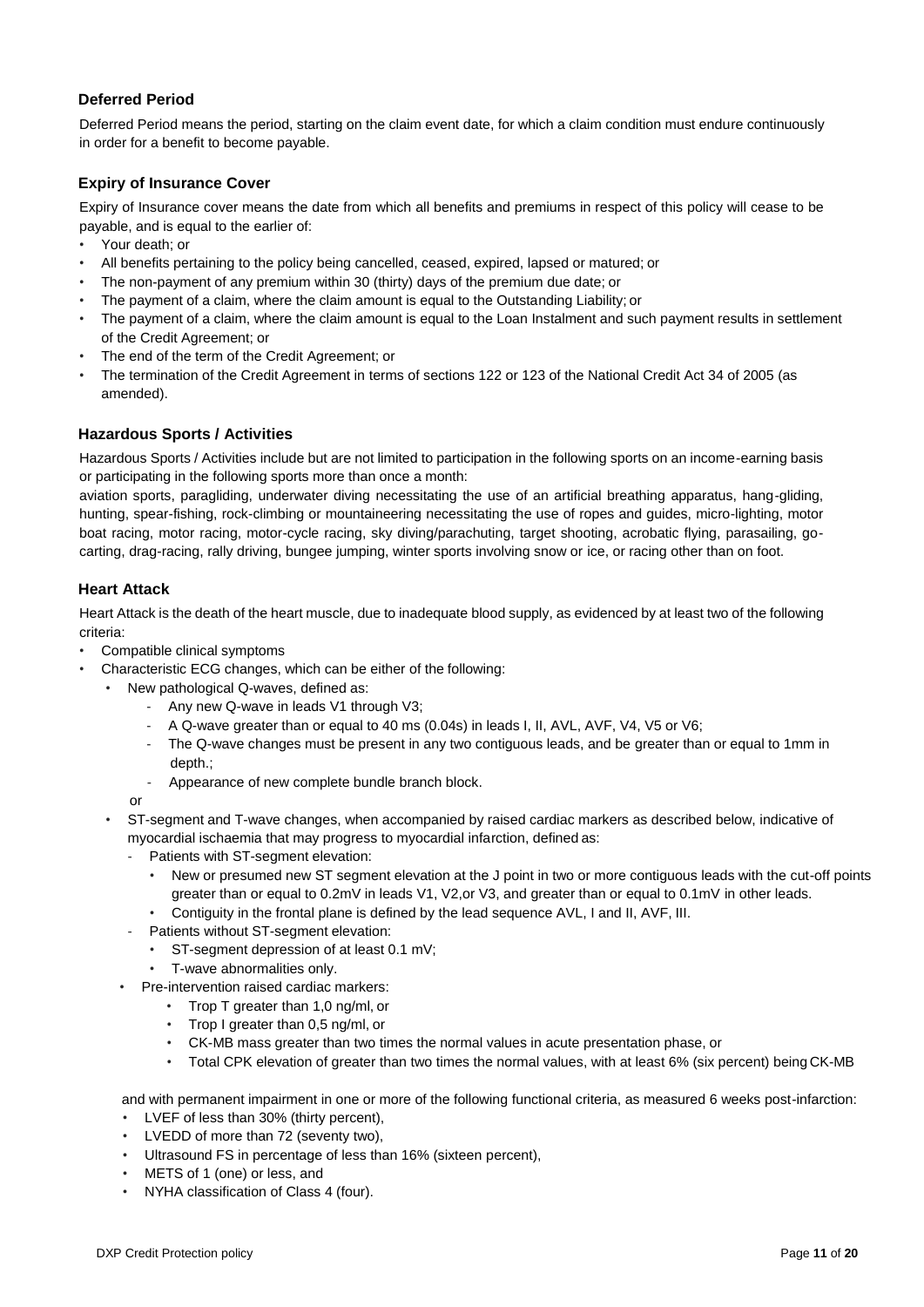The evidence must show a definite acute myocardial infarction. Other acute coronary syndromes, including but not limited to angina, are not covered by this definition

#### **Heart Valve Surgery**

Heart Valve Surgery is the undergoing of major surgery requiring median sternotomy (division of the breastbone) on the advice of a consultant cardiologist to replace or repair 2 (two) or more heart valves. Realisation of the heart valve surgery has to be confirmed by a cardiothoracic surgeon.

#### **Hollard**

Hollard Life Assurance Company Limited.

#### **Insured Person(s)**

Insured Person(s) means the person(s) who have been accepted as Main Insured Persons. No person will be covered unless listed in the Policy Schedule as an Insured Person.

#### **Loan Instalment**

Loan Instalment means the regular monthly loan instalment due in terms of the Credit Agreement. Loan Instalment excludes any residual payment (also known as "balloon payment") due in terms of the Credit Agreement, any other additional amounts and any instalments and/or any premiums which are in arrears and which fell due for payment prior to the Claim Payable Date or any interest thereon. Loan Instalment includes (if applicable) the premiums for Cover Plus, Return To Invoice, Deposit Protector, Courtesy Car and Retrenchment policies relating to the Credit Agreement. The Loan Instalment is only applicable to and payable on valid claims for the Total Temporary Disability and Loss of Income Benefits.

#### **Loss of Limb**

Loss of Limb means the total and permanent loss or loss of use of a limb (at or above the elbow or knee) as the result of an Accident, or the total and permanent loss or loss of use of a hand or a foot as the result of an Accident (with radiological evidence of irreversible joint destruction).

#### **Main Insured Person or You or Policyholder**

Main Insured Person or You or Policyholder means the principal debtor in terms of the Credit Agreement and who is listed in the Policy Schedule as the Main Insured Person in terms of this policy.

#### **Major Burns**

Major Burns are burns that involve damage or destruction of the skin to its full depth through to the underlying tissue covering at least 20% (twenty percent) of the body surface area as determined by the Lund Browder chart.

#### **Major Organ Transplant**

Major Organ Transplant is the actual undergoing of a transplant as the recipient of a heart, lung, liver, pancreas, small bowel, kidney or bone marrow. Realisation of the transplantation has to be confirmed by the relevant medical specialist. Excluded are:

- The transplantation of all organs, parts of organs or any other tissue transplant, other than those organs specified above; and
- Injections of cells into organs to generate growth.

#### **Outstanding Liability**

Outstanding Liability means the amount of the outstanding balance due by You in terms of the Credit Agreement as at the Claim Payable Date, excluding any value added products that were not included in the calculation of the premium, any finance charges, any arrears falling due on the Claim Payable Date and any interest thereon.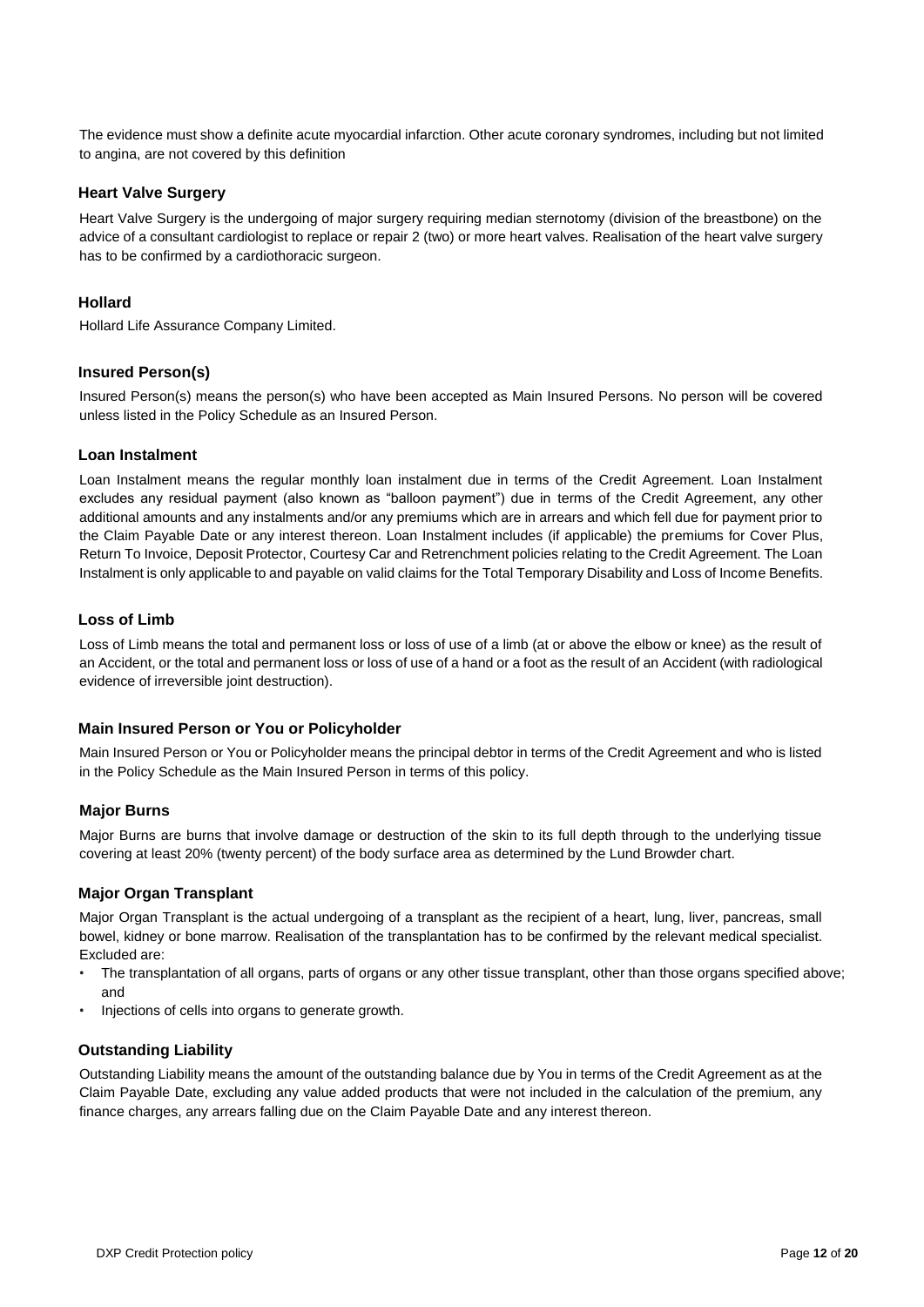#### **Paralysis**

Paralysis is the total and irreversible loss of use of 2 (two) or more limbs through paralysis due to Accident or sickness of the spinal cord. These conditions have to be medically documented by a specialist for at least 3 (three) months. Excluded is paralysis due to Guillain-Barré-Syndrome.

#### **Period of Insurance**

Period of Insurance means, subject to the receipt of premiums monthly in advance, the period between the Commencement of Insurance and the Expiry of Insurance Cover.

#### **Physician or Medical Practitioner**

Physician or Medical Practitioner means a person legally licensed and duly qualified to practise medicine and surgery (other than the policyholder, an Insured Person or a member of their family).

#### **Policy Schedule**

Policy Schedule is the document issued in respect of this policy and which forms part of the policy.

#### **Renal Failure**

Renal Failure is end stage renal disease presented as chronic irreversible failure of both kidneys to function, as a result of which either regular renal dialysis (haemodialysis or peritoneal dialysis) is instituted or renal transplantation is required. Diagnosis has to be confirmed by a nephrologist.

#### **Retrenchment**

Retrenchment means being retrenched or made redundant by an employer during the term of the employment agreement due to new technology, reorganisation by the employer, liquidation of the employer or staff reductions as contemplated under the Labour Relations Act 1995 (as amended).

#### **Stroke**

- Stroke is the death of brain tissue due to inadequate blood supply or haemorrhage within the skull resulting in neurological deficit lasting longer than 24 (twenty four) hours consistent with the area of the brain affected, and confirmed by a neuroimaging investigation and appropriate clinical findings by a specialist neurologist.
- The stroke must result in a Whole Person Impairment (WPI) of greater than 35% (thirty five percent) (calculated as per the American Medical Association Guide to the Evaluation of Permanent Impairment 6th edition) or result in the Insured Person unable to do 3 (three) or more basic Activities of Daily Living (Bowel status, Bladder status, Grooming, Toileting, Feeding, Transfers from chair to bed, Indoor mobility, Dressing, Stairs, Bathing).
- The severity level must be assessed by a full neurological examination by a specialist neurologist any time after 3 (three) months.
- Excluded are:
	- Transient ischemic attacks (TIA).
	- Traumatic injury to brain tissue or blood vessels.
	- Vascular disease affecting the eye or optic nerve.
	- Migraine and vestibular disorders.

#### **Terrorists Activity**

Terrorists Activity means an act involving the use of violence and/or intimidation, or the threat or the preparation thereof, which appears to be intended to disrupt, coerce or influence a government or the public or a section of the public, read together with Section 1 of the Protection of Constitutional Terrorist and Related Activities Act (Act 33 of 2004) as amended.

#### **Total and Permanent Disability**

Total and permanent disability means medically certified total disability as a result of illness, injury or disease and which cannot be cured or treated, and which prevents the Insured Person from earning an income by following his/her own occupation, or any other for which he/she is suited in terms of training, education and experience. An Insured Person shall also be deemed to have suffered total and permanent disability upon the loss or loss of use of both hands, both feet (or one of each) or both eyes. If the Insured Person was not permanently employed for a period of at least 6 (six)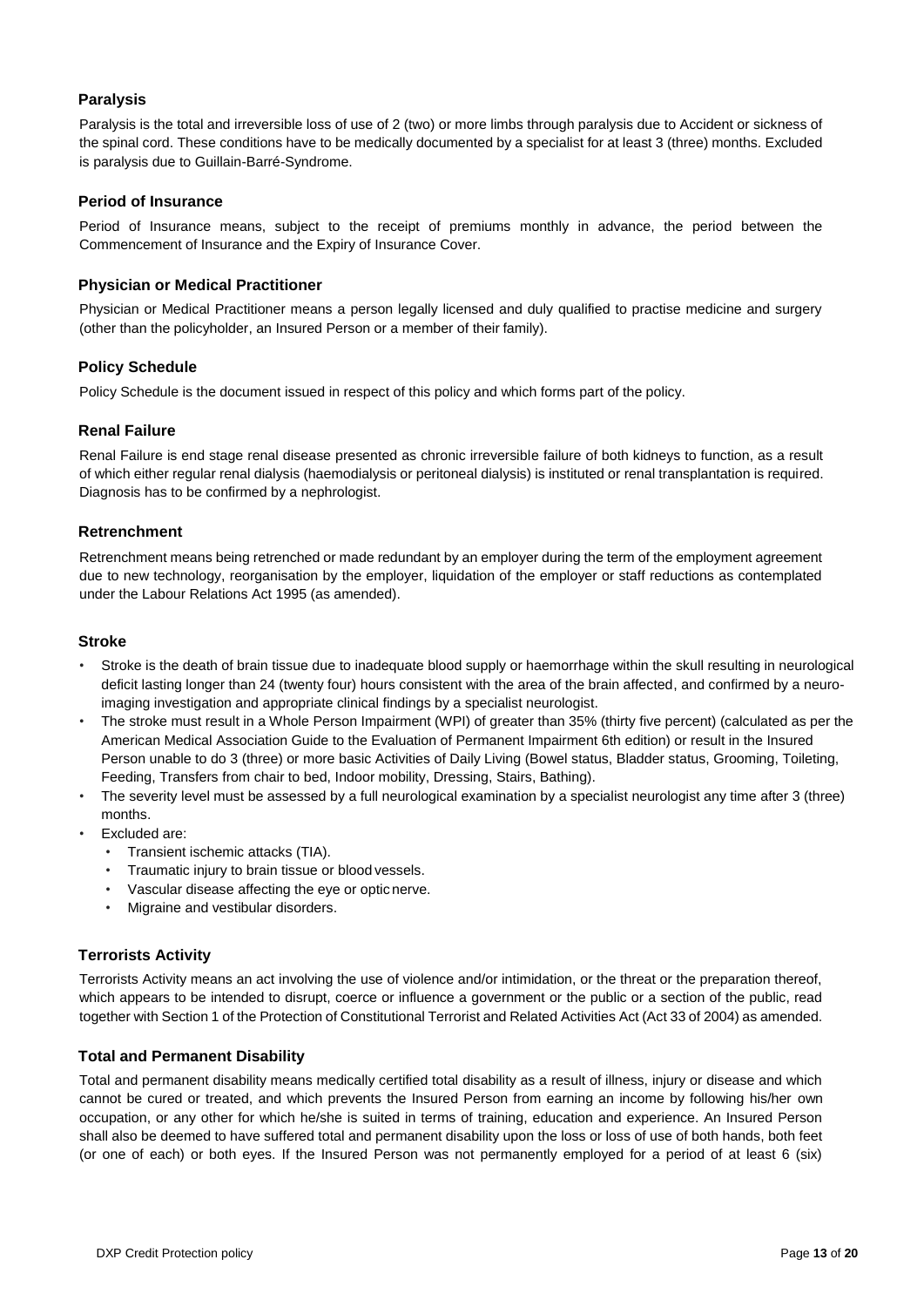consecutive months before the onset of disability, total and permanent disability shall mean the loss or loss of use of both hands, both feet (or one of each) or both eyes.

#### **Total Temporary Disability**

Total temporary disability means medically certified temporary disability as a result of illness, injury or disease, and which prevents the Insured Person from earning his/her normal income by following his/her own occupation. In the event of partial loss of income, the benefit payable shall be scaled down accordingly. The proportion of the benefit payable shall be equal to the proportion that the lost income bears to the Insured Person's normal income.

#### **Treatment or Advice**

Treatment or Advice means the regular or routine examination by, or consultation with, a Physician or Medical Practitioner for the purpose of monitoring existing medical conditions.

#### **Unemployment**

Unemployed / Unemployment means the Insured Person suffering a total loss of income due to Retrenchment.

#### **Waiting Period**

Waiting Period means the period, starting on the Commencement of Insurance, during which the occurrence of a claim event does not result in a benefit becoming payable.

### **Additional Information**

This document contains contact details, disclosures and other important information to ensure you always have all the information you need. Please keep this document together with your policy wording and certificate of insurance.

If this policy was sold to you by a motor dealership, the dealership has been approved by Hollard as a Financial Services Provider to market and sell this product. The Financial Services Provider may receive commission from Hollard. The commission amount is set out in your Certificate of insurance.

The Financial Services Provider must provide certain information at the earliest reasonable opportunity about themselves as well as about the insurer. For your convenience, please find below the required information on the insurer.

#### **1. About the parties involved**

The Selling FSP is obliged to make additional disclosures about the Policy. Please ensure that You receive and understand this information.

#### **1.1 The intermediary has an obligation to confirm the following to You:**

- a. The full business and trade names, registration number, postal and physical address, telephone numbers and e-mail address,
- b. The fact that he has been given mandate to act on behalf of Hollard and whether any restrictions or conditions were imposed on the intermediary by Hollard,
- c. Names and contact details of the relevant compliance office and complaints department,
- d. Whether the intermediary directly or indirectly holds more than 10% of the insurer's shares or not,
- e. Whether the intermediary has not received more than 30% of total insurance remuneration, including commission from the insurers in the preceding year or not,
- f. Whether the intermediary hold Guarantees or Professional Indemnity or Fidelity Insurance or not,
- g. Details of any monetary obligations assumed by You directly or indirectly when buying this Policy,
- h. Commission payable for placing insurance with them, whether the representative is rendering services under supervision or not.
- i. The intermediary will receive a total fee not exceeding 3.25% of the Premium paid to Hollard for performing intermediary and other services.This fee is included in the Premium.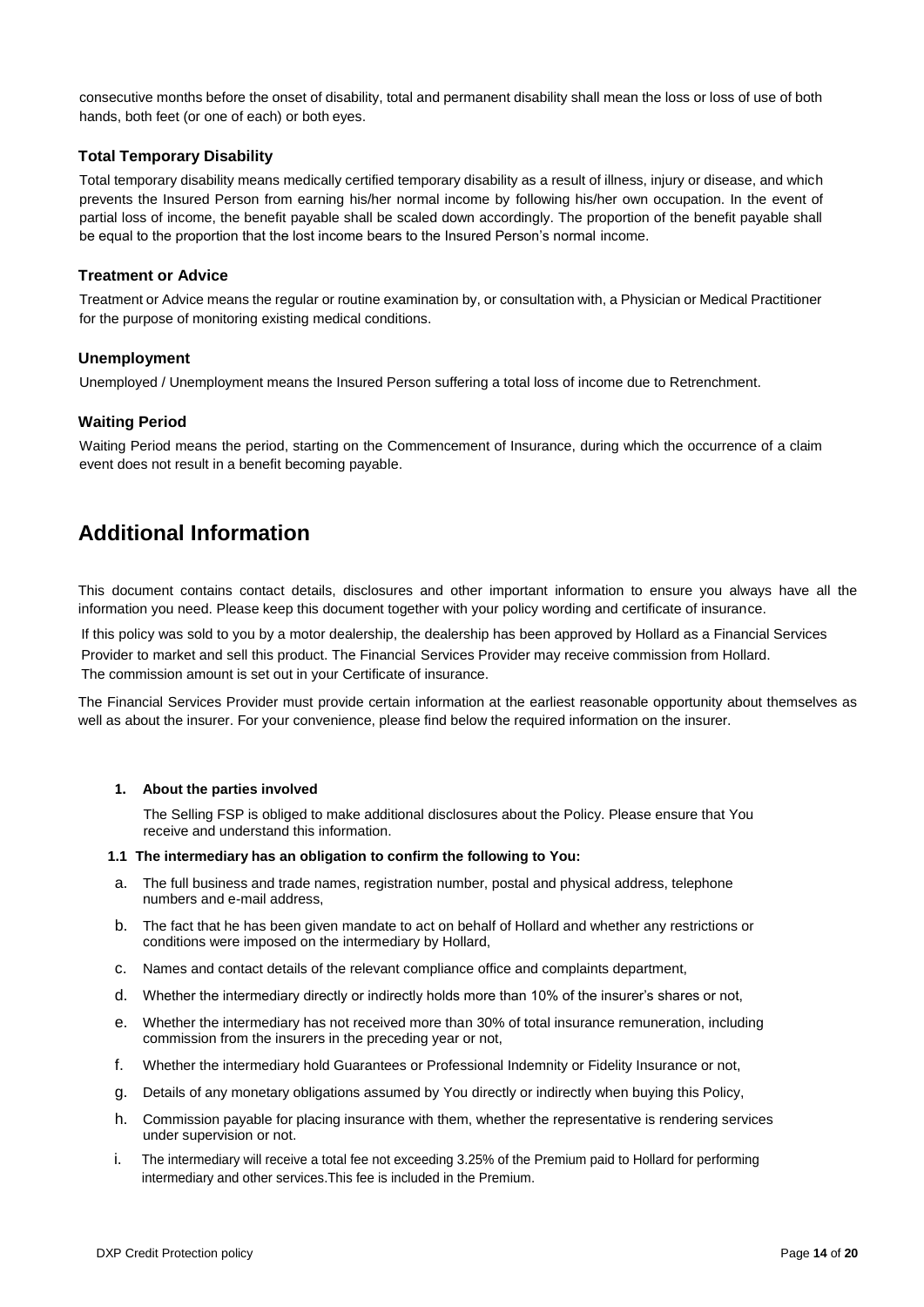**1.2 If this policy is sold to you by The Engine Room Direct Solutions (PTY) LTD, the following information applies:**

| <b>FSP Name</b>                                                          | The Engine Room Direct Solutions (PTY) LTD (here in after The Engine Room)                                                                                                                                                                                                                                                                                             |
|--------------------------------------------------------------------------|------------------------------------------------------------------------------------------------------------------------------------------------------------------------------------------------------------------------------------------------------------------------------------------------------------------------------------------------------------------------|
| <b>Registration Number</b>                                               | 2009/005040/07                                                                                                                                                                                                                                                                                                                                                         |
| <b>FSP Licence Number</b>                                                | 45528                                                                                                                                                                                                                                                                                                                                                                  |
| <b>Address (Postal &amp; Physical):</b>                                  | MotoVantage House: Stonemill Office Park, 300 Acacia Rd, Blackheath,<br>Johannesburg, 2195<br>PO Box 1034, Gallo Manor, 2052                                                                                                                                                                                                                                           |
| <b>Telephone Number</b>                                                  | 087 312 1074                                                                                                                                                                                                                                                                                                                                                           |
| Email                                                                    | TERqueries@the-engine-room.co.za                                                                                                                                                                                                                                                                                                                                       |
| <b>FSP License Categories</b>                                            | Category I<br>Short-Term Insurance Personal Lines, Short-term Insurance Personal Lines<br>A1, Short-Term Insurance Commercial Lines, Long-Term Insurance<br>subcategory B1, Long-term Insurance subcategory B1-A, Short Term<br>Insurance - Personal Lines; Advice & Intermediary Services, Short Term<br>Insurance - Commercial Lines; Advice & Intermediary Services |
| <b>Financial Products</b>                                                | <b>Short Term Insurance</b><br>Long Term Insurance                                                                                                                                                                                                                                                                                                                     |
| <b>Authority</b>                                                         | The Engine Room has an intermediary agreement in place to sell on behalf of<br>Hollard.                                                                                                                                                                                                                                                                                |
| <b>Professional Indemnity and</b><br><b>Fidelity Guarantee Insurance</b> | The Engine Room has professional indemnity and fidelity insurance.                                                                                                                                                                                                                                                                                                     |
| <b>Legal Status of</b><br><b>Representatives</b>                         | Representatives who do not meet fit and proper requirements work under<br>supervision                                                                                                                                                                                                                                                                                  |
| <b>Compliance Officer</b>                                                | <b>Associated Compliance</b>                                                                                                                                                                                                                                                                                                                                           |
| <b>Compliance Officer Details</b>                                        | (011) 678 2533<br>Info@associatedcompliance.co.za                                                                                                                                                                                                                                                                                                                      |
| <b>Conflict of Interest</b><br><b>Management Policy</b>                  | The Engine Room has a Conflict of Interest Management Policy in place.<br>Should you require a copy thereof please contact The Engine Room using the<br>above contact details.                                                                                                                                                                                         |
| <b>Commission Payable</b>                                                | The Engine Room receives 3.25% of the Premium paid to Hollard for<br>performing intermediary services. This fee is included in the Premium                                                                                                                                                                                                                             |
| <b>Binder Fee Disclosure:</b>                                            | The Engine Room receives 3.5% of the Premium paid to Hollard for performing<br>The binder function of Entering Into. This fee is included in the Premium                                                                                                                                                                                                               |
| <b>Noting of Interest:</b>                                               | The Engine Room does not hold more than 10% of the Insurer's shares and<br>does not receive more than 30% of total remuneration from the Insurer.                                                                                                                                                                                                                      |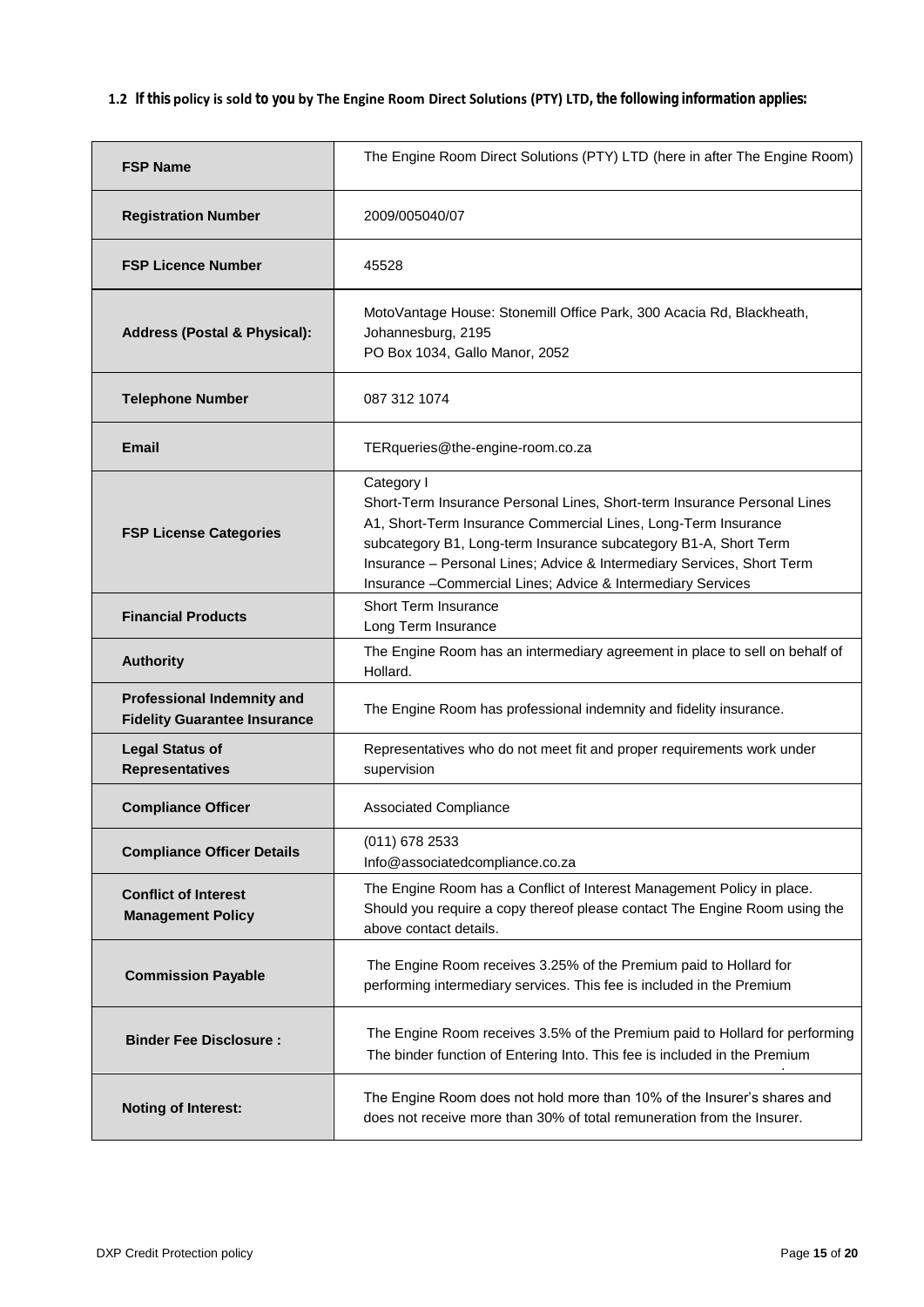#### 1.3. About the insurer - Hollard

The insurer is The Hollard Life Assurance Insurance Company Ltd (Hollard) (Registration number 1993/001405/06). Hollard is a registered insurer and authorised Financial Services Provider. Hollard is a public unlisted company and has Professional Indemnity insurance and Fidelity Guarantee insurance in place.

| <b>FSP Name:</b>                                        | Hollard Life Assurance Company Ltd (Registration number 1993/001405/06)                                                                                                                                                                                                                                                                                                                                                                                                                                                                                                                                                                                         |
|---------------------------------------------------------|-----------------------------------------------------------------------------------------------------------------------------------------------------------------------------------------------------------------------------------------------------------------------------------------------------------------------------------------------------------------------------------------------------------------------------------------------------------------------------------------------------------------------------------------------------------------------------------------------------------------------------------------------------------------|
| <b>FSP Licence Number:</b>                              | 17697                                                                                                                                                                                                                                                                                                                                                                                                                                                                                                                                                                                                                                                           |
| <b>Address (Postal &amp; Physical):</b>                 | PO Box 87419, Houghton, 2041<br>Hollard Villa Arcadia, 22 Oxford Road, Parktown 2193                                                                                                                                                                                                                                                                                                                                                                                                                                                                                                                                                                            |
| <b>Website:</b>                                         | www.hollard.co.za                                                                                                                                                                                                                                                                                                                                                                                                                                                                                                                                                                                                                                               |
| <b>Telephone Number:</b>                                | 0800 601 016                                                                                                                                                                                                                                                                                                                                                                                                                                                                                                                                                                                                                                                    |
| <b>Fax Number:</b>                                      | 011 351 3012                                                                                                                                                                                                                                                                                                                                                                                                                                                                                                                                                                                                                                                    |
| <b>License Category</b>                                 | Category I                                                                                                                                                                                                                                                                                                                                                                                                                                                                                                                                                                                                                                                      |
| <b>Compliance Contact:</b>                              | compliance@hollard.co.za or 0860 666 675                                                                                                                                                                                                                                                                                                                                                                                                                                                                                                                                                                                                                        |
| <b>Complaints Contact:</b>                              | HPScomplaints@hollard.co.za                                                                                                                                                                                                                                                                                                                                                                                                                                                                                                                                                                                                                                     |
| <b>Customer Care Manager:</b>                           | Tel: 011 351 4150                                                                                                                                                                                                                                                                                                                                                                                                                                                                                                                                                                                                                                               |
| <b>Conflict of Interest</b><br><b>Management Policy</b> | Hollard has a Conflict of Interest Management Policy (COIMP) in place. A copy<br>of this is available on the Hollard website.                                                                                                                                                                                                                                                                                                                                                                                                                                                                                                                                   |
| Shareholder fee disclosure                              | Newlnvest 231, a wholly owned subsidiary of FirstRand Bank Ltd, will receive<br>dividends based on the underwriting results of this product.<br>Newlnvest owns 81,22% of the shares in MotoVantage Holdings and Hollard<br>owns 18,78% of the shares in MotoVantage Holdings. Motorite is a wholly<br>owned subsidiary of MotoVantage Holdings.<br>MotoVantage Holding preference shares in Hollard Business Associates<br>(HBA). MotoVantage Holdings will receive dividends from HBA in respect of<br>this product and NewInvest as a shareholder in MotoVantage Holding will, in<br>turn, receive profits by way of dividends from the sale of this product. |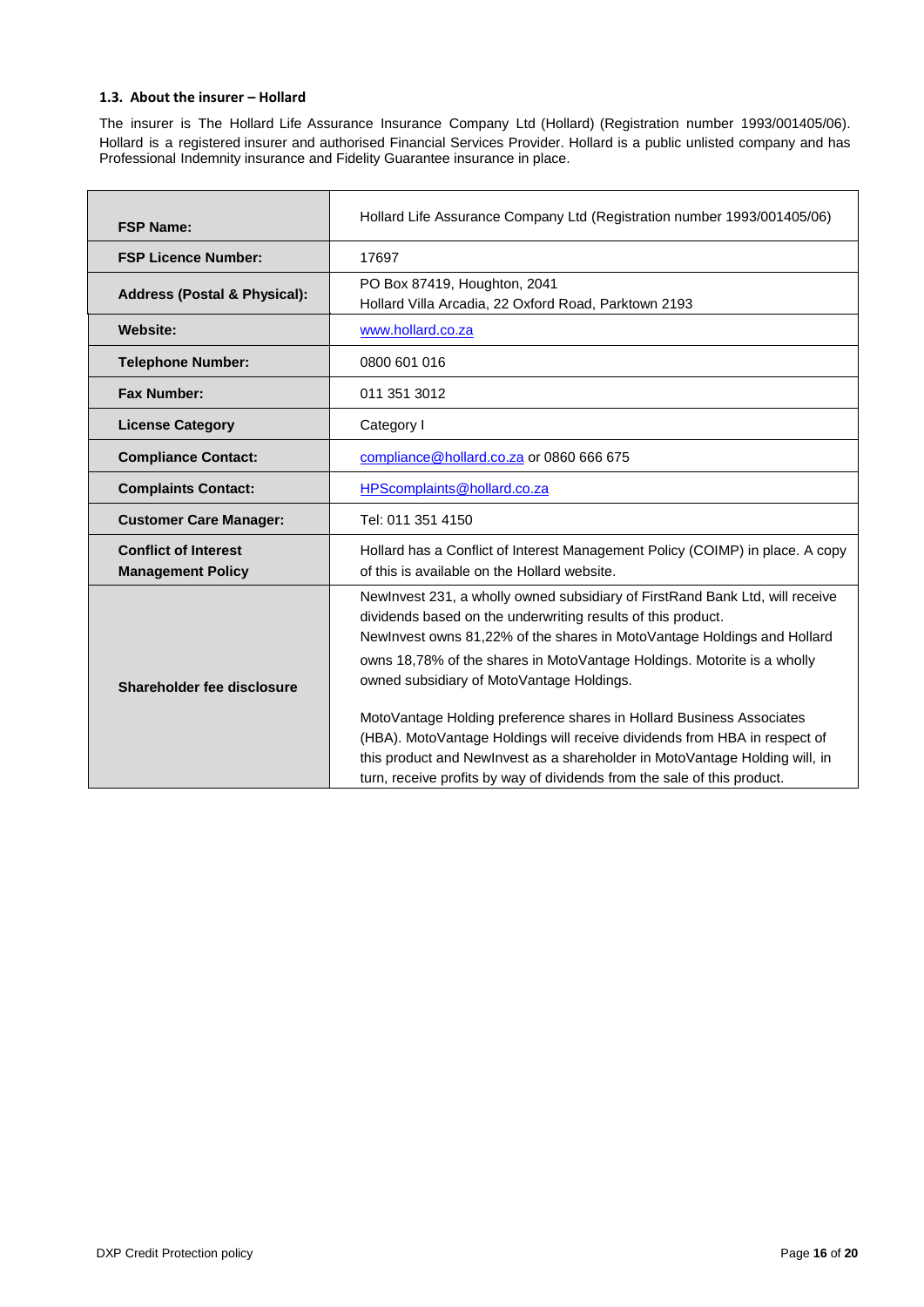#### **1.4 About the Administrator – Motori[te Administrators \(P](http://www.hollard.co.za/)ty) Ltd**

Motorite Administrators (Pty) Ltd has been appointed by the Insurer in terms of a Binder Agreement to administer policies and settle claims on its behalf. Motorite will assist You with any Policy queries or amendments which You may require, as well as any claims which You need to lodge. Motorite receives a fee as a percentage of gross written Premium for these services, this fee is disclosed in the Policy Schedule provided to You.

| <b>FSP Name:</b>                                                            | Motorite Administrators (Pty) Ltd (Registration Number 1997/00063707)                                                                                                                                                |
|-----------------------------------------------------------------------------|----------------------------------------------------------------------------------------------------------------------------------------------------------------------------------------------------------------------|
| <b>FSP Licence Number:</b>                                                  | 9140                                                                                                                                                                                                                 |
| <b>Address (Postal &amp;</b><br>Physical):                                  | PO Box 1034, Gallo Manor, 2052<br>MotoVantage House: Stonemill Office Park, 300 Acacia Rd, Blackheath,<br>Johannesburg, 2195                                                                                         |
| <b>Telephone Number</b>                                                     | 087 312 1079                                                                                                                                                                                                         |
| <b>Email Address:</b>                                                       | complaints@motorite.co.za                                                                                                                                                                                            |
| <b>Website:</b>                                                             | www.motovantage.co.za                                                                                                                                                                                                |
| <b>FSP License Categories:</b>                                              | Category 1:<br>Short-term Insurance Personal Lines, Short-term Insurance Personal Lines A1 and<br>Short-term Insurance Commercial Lines, Long-Term Insurance subcategory B1,<br>Long-term Insurance subcategory B1-A |
| <b>Financial Products:</b>                                                  | <b>Short Term Insurance</b><br>Long Term Insurance                                                                                                                                                                   |
| <b>Authority:</b>                                                           | Motorite are acting in terms of a written mandate from the Insurer                                                                                                                                                   |
| <b>Professional Indemnity</b><br>and Fidelity Guarantee<br><b>Insurance</b> | Motorite has suitable Professional Indemnity and Fidelity Guarantee Insurance in<br>place                                                                                                                            |
| <b>Legal Status of</b><br><b>Representatives</b>                            | Some of Motorite Administrator's representatives that are providing financial<br>services may be under supervision.                                                                                                  |
| <b>Noting of Interest:</b>                                                  | Motorite does not hold more than 10% of the Insurer's shares and does not<br>receive more than 30% of total remuneration from the Insurer.                                                                           |
| <b>Compliance Officer:</b>                                                  | <b>Associated Compliance</b>                                                                                                                                                                                         |
| <b>Compliance Officer</b><br>Details:                                       | Tel: 011 678 2533<br>info@associatedcompliance.co.za                                                                                                                                                                 |
| <b>Complaints Contact:</b>                                                  | 087 312 1079<br>complaints@motorite.co.za                                                                                                                                                                            |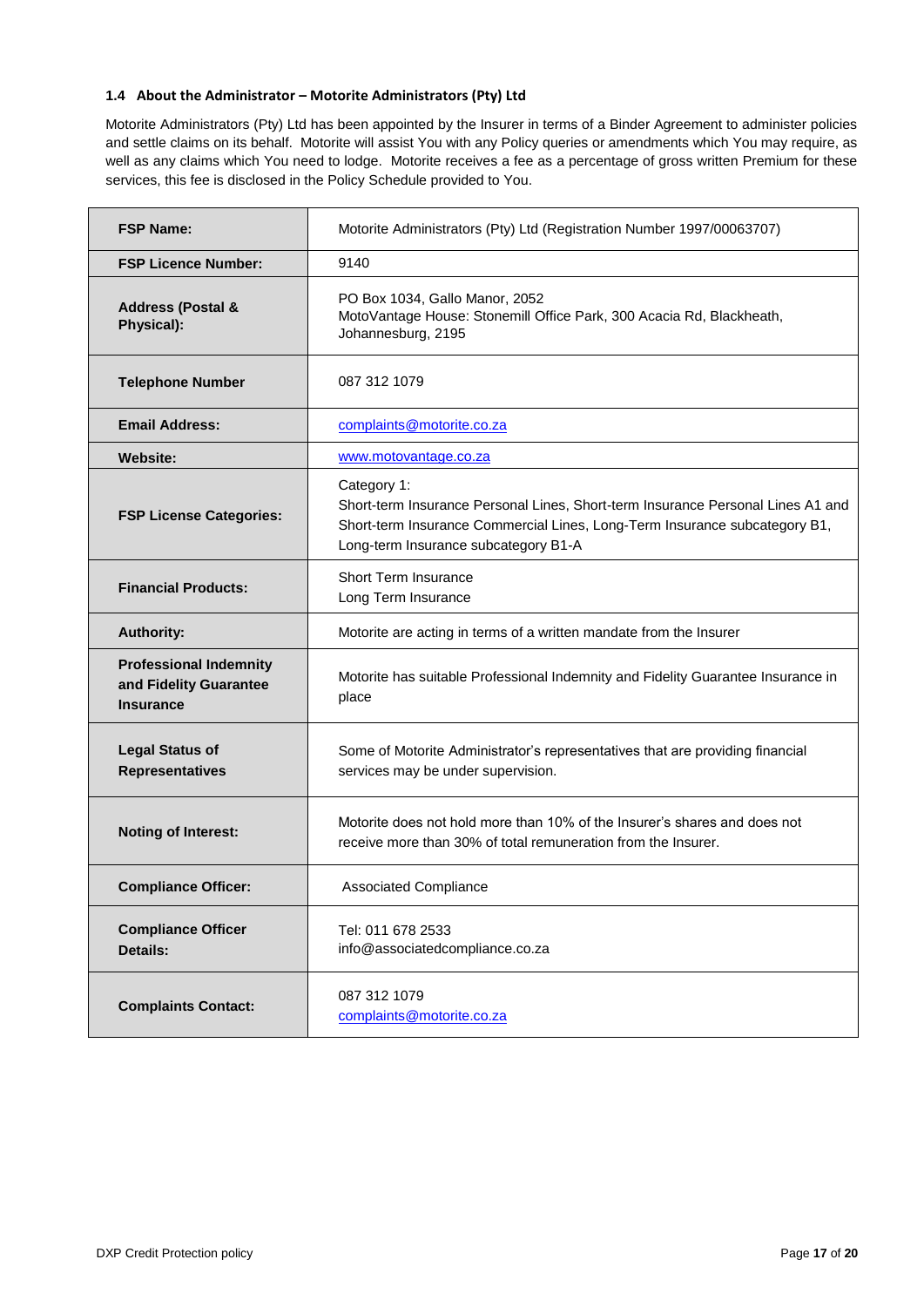| <b>Conflict of Interest</b>            | Motorite has a Conflict of Interest Management Policy (COIMP) in place. A copy of                                                                                                                                                                                                                                                                                                                                                                                                                                                                                   |
|----------------------------------------|---------------------------------------------------------------------------------------------------------------------------------------------------------------------------------------------------------------------------------------------------------------------------------------------------------------------------------------------------------------------------------------------------------------------------------------------------------------------------------------------------------------------------------------------------------------------|
| <b>Management Policy</b>               | this is available on request.                                                                                                                                                                                                                                                                                                                                                                                                                                                                                                                                       |
| <b>Administrator fee</b><br>disclosure | The Hollard Insurance Company Limited is the product provider and has entered<br>into a binder agreement with Motorite. This means that Hollard has authorised<br>Motorite to perform these binder functions on their behalf. Below are the functions<br>performed by Motorite Administrators<br>Determine Policy Wording.<br>٠<br>Determine Premiums.<br>٠<br>Determine Value of Policy Benefits.<br>٠<br>Settle Claims<br>٠<br>Motorite receives 4% of the Premium paid to Hollard for performing these binder<br>functions. This fee is included in the Premium. |

#### **2. How to complain**

We hope that You never have reason [to complain, but should You](mailto:complaints@motorite.co.za) wish to lodge a complaint about the services You received from the Insurer or Motorite regarding the Policy documentation, Premiums as well as claim or any claim related service, please use the following contact details:

#### **3. General Policy complaints – contact the Administrator**

Please contact the Administrator with complaints about Your Policy wording, Your Premium or claims: Tel: 087 312 1079 PO Box 1034 Gallo Manor 2052 Email: complaints@motorite.co.za

#### **4. Unresolved Complaints – contact Hollard**

If Your concerns are not resolved to Your satisfaction by the Administrator, please contact Hollard on:

Tel: 011 351 4150

Email: HPScomplaints@hollard.co.za

#### **5. Complain to the Ombudsman**

If Your concerns are not resolved to Your satisfaction by the Administrator or Hollard, You may contact the Ombudsman for Long-term Insurance.

| <b>Address</b>                                                                                                                            | Telephone and fax                                                 | <b>Email and Web addresses</b>                  |
|-------------------------------------------------------------------------------------------------------------------------------------------|-------------------------------------------------------------------|-------------------------------------------------|
| Physical:<br>3rd Floor, Sunclare<br><b>Building 21 Dreyer</b><br>Street, Claremont<br>Cape Town                                           | Tel: 021 657 5000<br>Sharecall: 0860 103 236<br>Fax: 021 647 0951 | Email: info@ombud.co.za<br>Web: www.ombud.co.za |
| 7700<br>Postal:<br>The Ombudsman for Long-term<br>Insurance Private Bag X45<br><b>Claremont Cape Town</b><br>77357735Braamfontein<br>2017 |                                                                   |                                                 |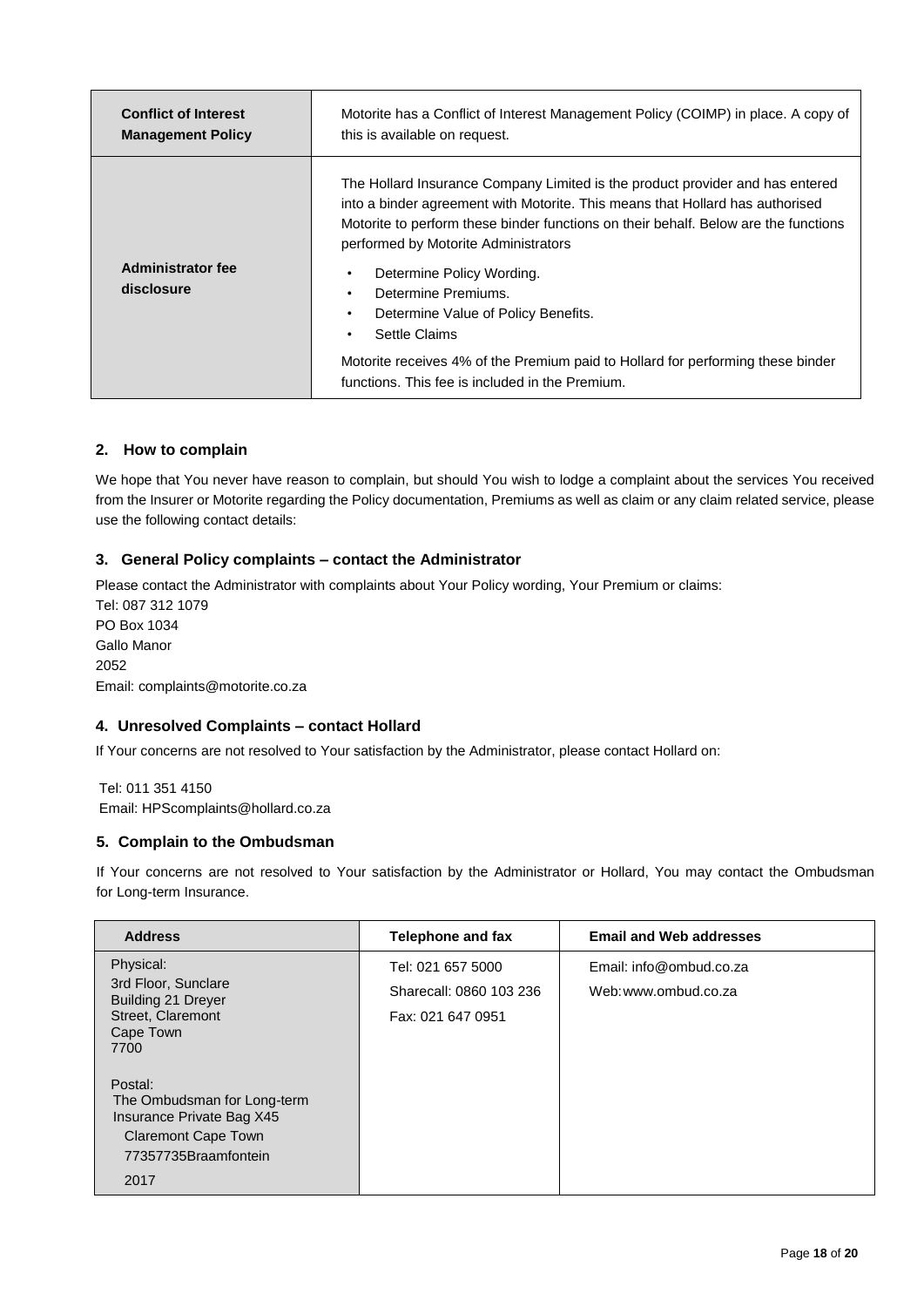#### **6. Complaints about how this policy was sold**

If y[ou are not happy about this policy](mailto:HPScomplaints@hollard.co.za), the way it was sold, or the advice received, please write to The Compliance Officer at the contact details provided above.

Alternatively, you may also contact The Office of the Ombud for Financial Services Providers (FAIS Ombud).

| <b>Address</b>                                                                                                                                                                                                        | <b>Telephone and fax</b>                                     | <b>Email and Web addresses</b>                                 |
|-----------------------------------------------------------------------------------------------------------------------------------------------------------------------------------------------------------------------|--------------------------------------------------------------|----------------------------------------------------------------|
| <b>Physical Address:</b><br>Kasteel Park Office Park<br>Orange Building<br>2nd Floor, c/o Nossob & Jochemus<br>Street, Erasmus Kloof, Pretoria,<br>0048<br>Postal Address:<br>P.O Box 74571<br>Lynnwood Ridge<br>0040 | 012 762 5000<br>Tel:<br>012 470 9080<br>086 764 1422<br>Fax: | info@faisombud.co.za<br>Email:<br>Website: www.faisombud.co.za |

#### **7. Decisions about claims**

#### **a. Complain to Hollard**

If the Administrator does not accept a claim or if You don't agree with the amount of the claim, You may ask Hollard to review the decision within 90 days of the date of the decision.

#### **b. Complain to the Ombudsman**

You may also send Your complaint to the Ombudsman for Short-term Insurance at any time. Please contact the Ombudsman on the contact details set out above.

#### **c. Take legal action**

You may take legal action against Us within 270 days of the date of the decision. To take legal action, summons must be served on Us. If this is not done in time, You will lose Your right to claim and We will no longer be responsible for that claim. You may also choose to take legal action against Us without first asking Us to review Our claim decision or contacting the Ombudsman for Short-term Insurance. If You take legal action against Us before contacting the Ombudsman, You can only approach the Ombudsman for assistance after You have withdrawn the summons against Us.

#### **8. Report and prevent fraud**